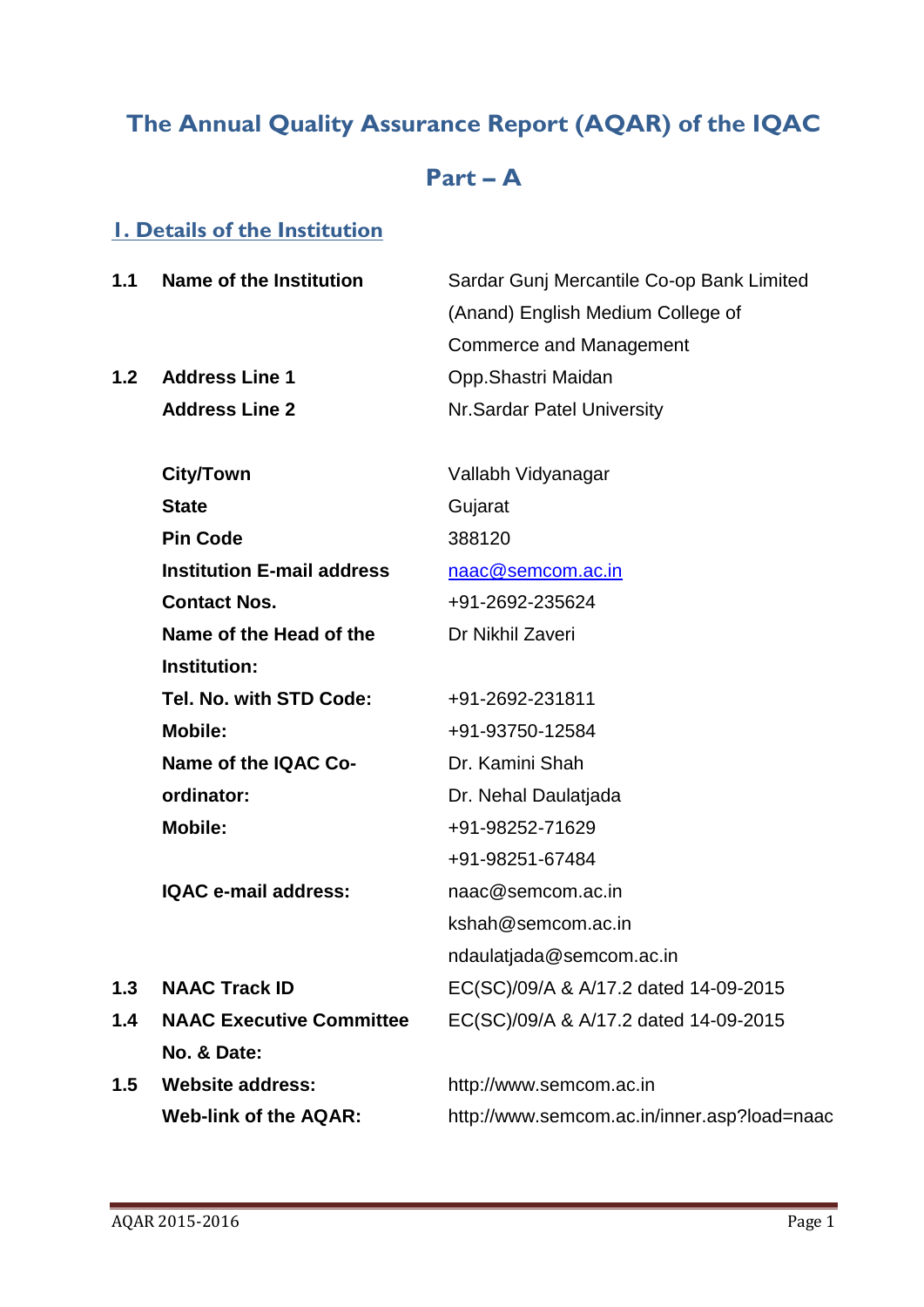## **1.6 Accreditation Details**

| SI. No. | <b>Cycle</b>          | Grade | <b>CGPA</b> | Year of<br><b>Accreditation</b> | <b>Validity Period</b> |
|---------|-----------------------|-------|-------------|---------------------------------|------------------------|
|         | 1 <sup>st</sup> Cycle |       | 3.18        | Dec 2009                        | Dec 2014               |
|         | $2nd$ Cycle           |       | 3.01        | Sep 2015                        | Sep 2020               |
| 3       | 3 <sup>rd</sup> Cycle |       |             |                                 |                        |
|         | 4 <sup>th</sup> Cycle |       |             |                                 |                        |

- **1.7 Date of Establishment of IQAC: DD/MM/YYYY** 31 / 12 / 2005
- **1.8 AQAR for the year** *(for example 2010-11)* 2015-16
- **1.9 Details of the previous year's AQAR submitted to NAAC after the latest Assessment and Accreditation by NAAC**
	- **i.** AQAR **JUN 2014 – MAY 2015 submitted on 04-08-2015**

#### **1.10 Institutional Status**

| <b>University</b>                 | <b>State</b>                  |
|-----------------------------------|-------------------------------|
| <b>Affiliated College</b>         | Yes                           |
| <b>Constituent College</b>        | No                            |
| <b>Autonomous college of UGC</b>  | No                            |
| <b>Regulatory Agency approved</b> | No                            |
| <b>Institution</b>                |                               |
| <b>Type of Institution</b>        | Co-education                  |
|                                   | Rural                         |
| <b>Financial Status</b>           | <b>UGC 2(f), UGC 12B</b>      |
|                                   | <b>Totally Self-financing</b> |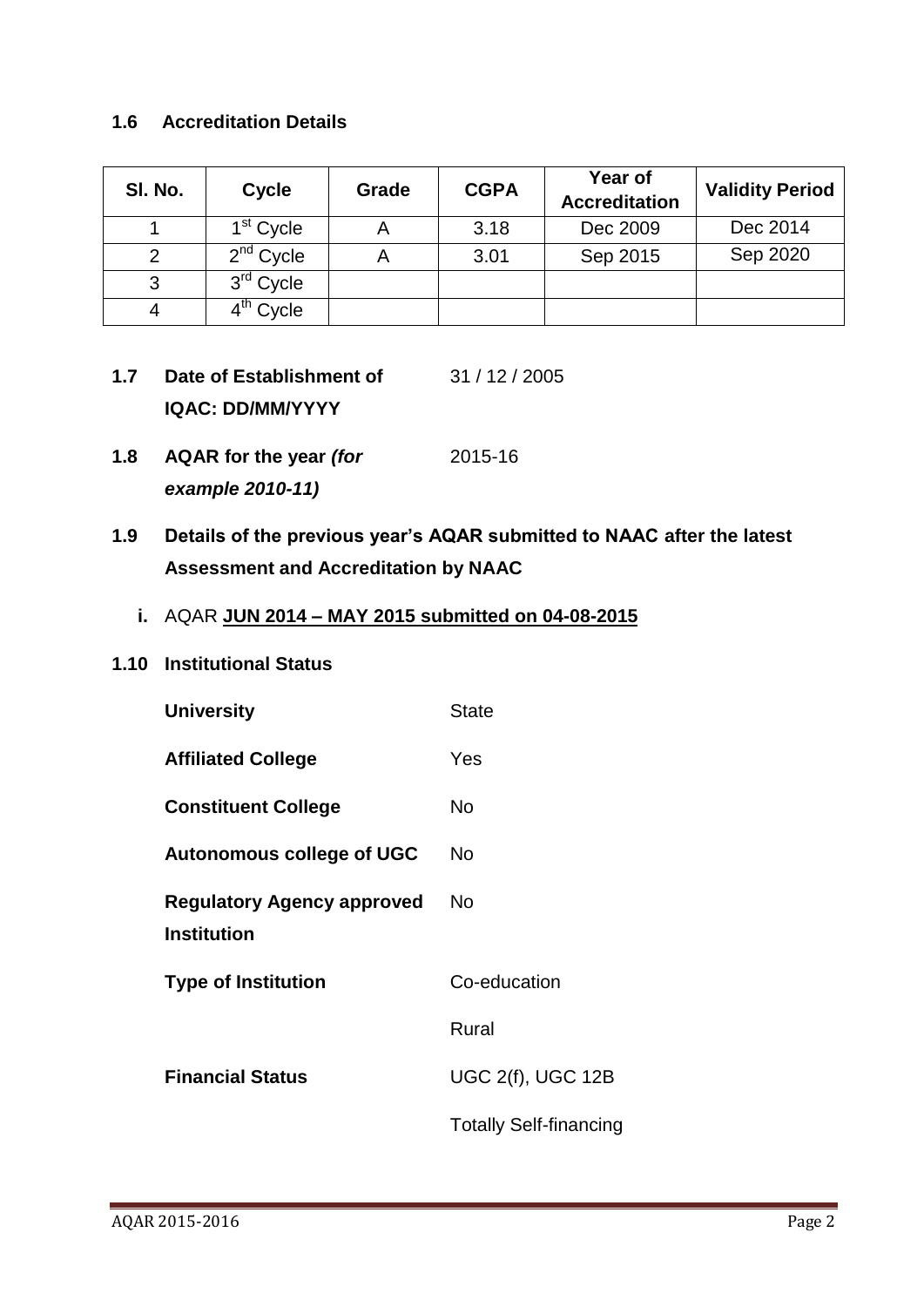**1.11 Type of Faculty/Programme** Science, Commerce, Management

- **1.12 Name of the Affiliating University** SARDAR PATEL UNIVERSITY
- **1.13 Special status conferred by Central/ State Government-- UGC/CSIR/DST/DBT/ICMR etc** Self-Financing

# **2. IQAC Composition and Activities**

| 2.1  | <b>No. of Teachers</b>                | 18        |
|------|---------------------------------------|-----------|
| 2.2  | No. of                                | 05        |
|      | <b>Administrative/Technical staff</b> |           |
| 2.3  | No. of students                       | 03        |
| 2.4  | <b>No. of Management</b>              | 03        |
|      | representatives                       |           |
| 2.5  | No. of Alumni                         | 02        |
| 2.6  | No. of any other stakeholder          | 04        |
|      | and community                         |           |
|      | representatives                       |           |
| 2.7  | No. of Employers/                     | 03        |
|      | <b>Industrialists</b>                 |           |
| 2.8  | No. of other External Experts         | 04        |
| 2.9  | <b>Total No. of members</b>           | 42        |
| 2.10 | No. of IQAC meetings held             | 05        |
| 2.11 | No. of meetings with various          |           |
|      | stakeholders:                         |           |
|      | <b>Faculty:</b>                       | 15        |
|      | <b>Non-Teaching Staff:</b>            | 06        |
|      | Alumni:                               | 02        |
|      | <b>Students:</b>                      | 07        |
| 2.12 | Has IQAC received any                 | <b>No</b> |
|      | funding from UGC during the           |           |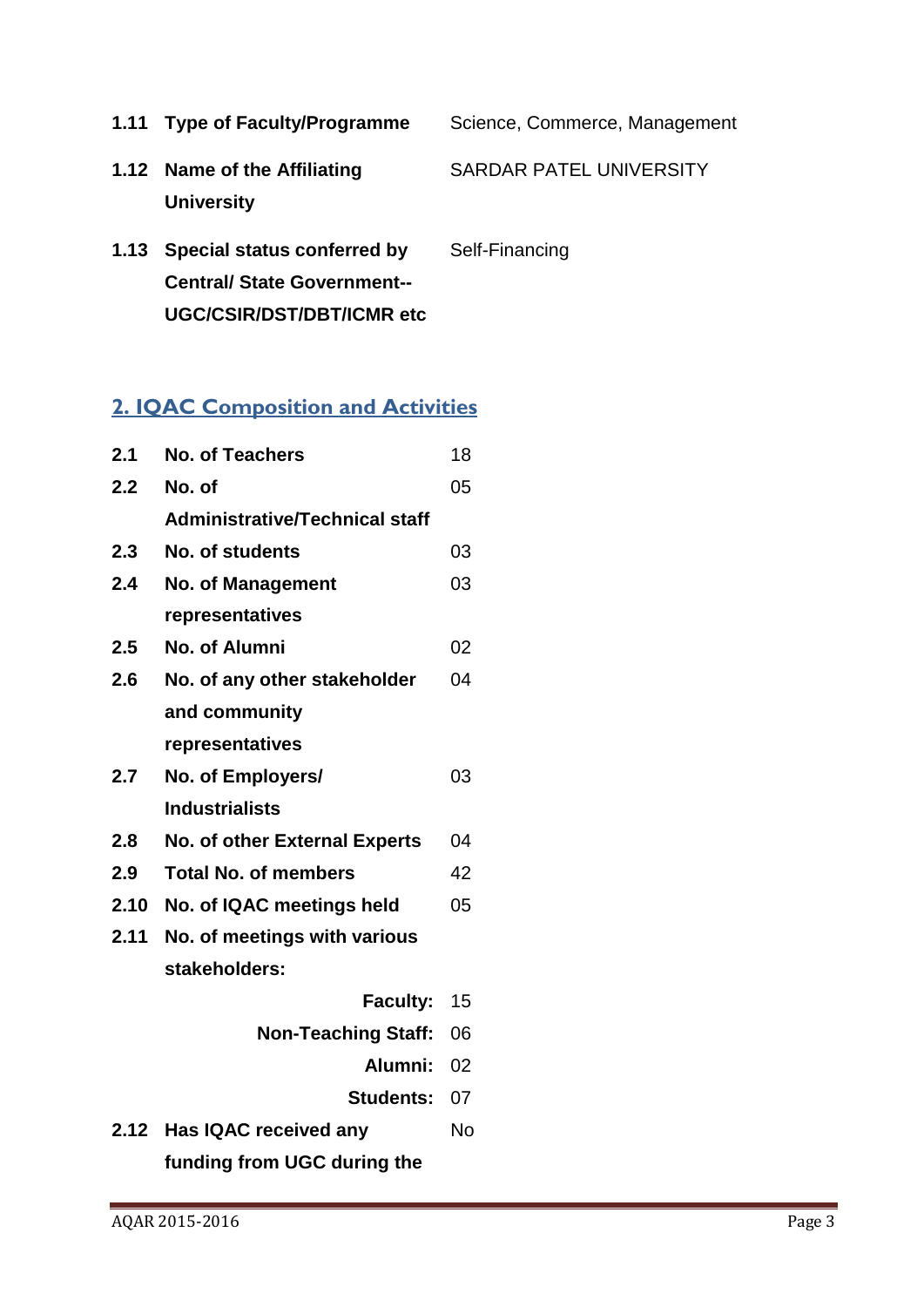**year?**

## **2.13 Seminars and Conferences**

**(only quality related)**

- **i. No. of Seminars/Conferences/ Workshops/Symposia organized by the IQAC Total:**
- **ii. Themes:**

## **2.14 Significant Activities and contributions made by IQAC**

- Preparing the Academic Planner
- Preparation of teacher-wise workload and allocation of subjects
- ISO Internal and Surveillance Audits
- National Seminar on '**Emerging Business Challenges: Ideas & Solutions**'
- IT based education infrastructure : Project Bluebook and Voniz
- Publication of Research journal : SEMCOM Management and Technical Review
- DELNET and INFLIBNET/NLIST subscription
- IT Hardware and Software upgradation
- Student Feedback
- Internal Peer feedback
- Academic Audit points for each faculty

## **2.15 Plan of Action by IQAC/Outcome**

The plan of action chalked out by the IQAC in the beginning of the year towards quality enhancement and the outcome achieved by the end of the year *(Annexure-1 Academic Calendar 2015-16)*

| <b>Plan of Action</b>          | <b>Achievements</b>                           |
|--------------------------------|-----------------------------------------------|
| <b>Preparation of Academic</b> | Academic Calendar monitored and largely it    |
| Calendar                       | has been following with minimum changes.      |
| To organize seminar and        | Management sponsored seminar and              |
| research paper contest         | research paper contest.                       |
| To prepare Academic Audit      | Academic Audit points calculated for each     |
| points for each faculty        | faculty and submitted to management.          |
| To prepare Teaching plans for  | Subject-wise teaching plans prepared by each  |
| each faculty                   | faculty at the beginning of each term         |
| To publish research journal    | Timely publication of International bi-annual |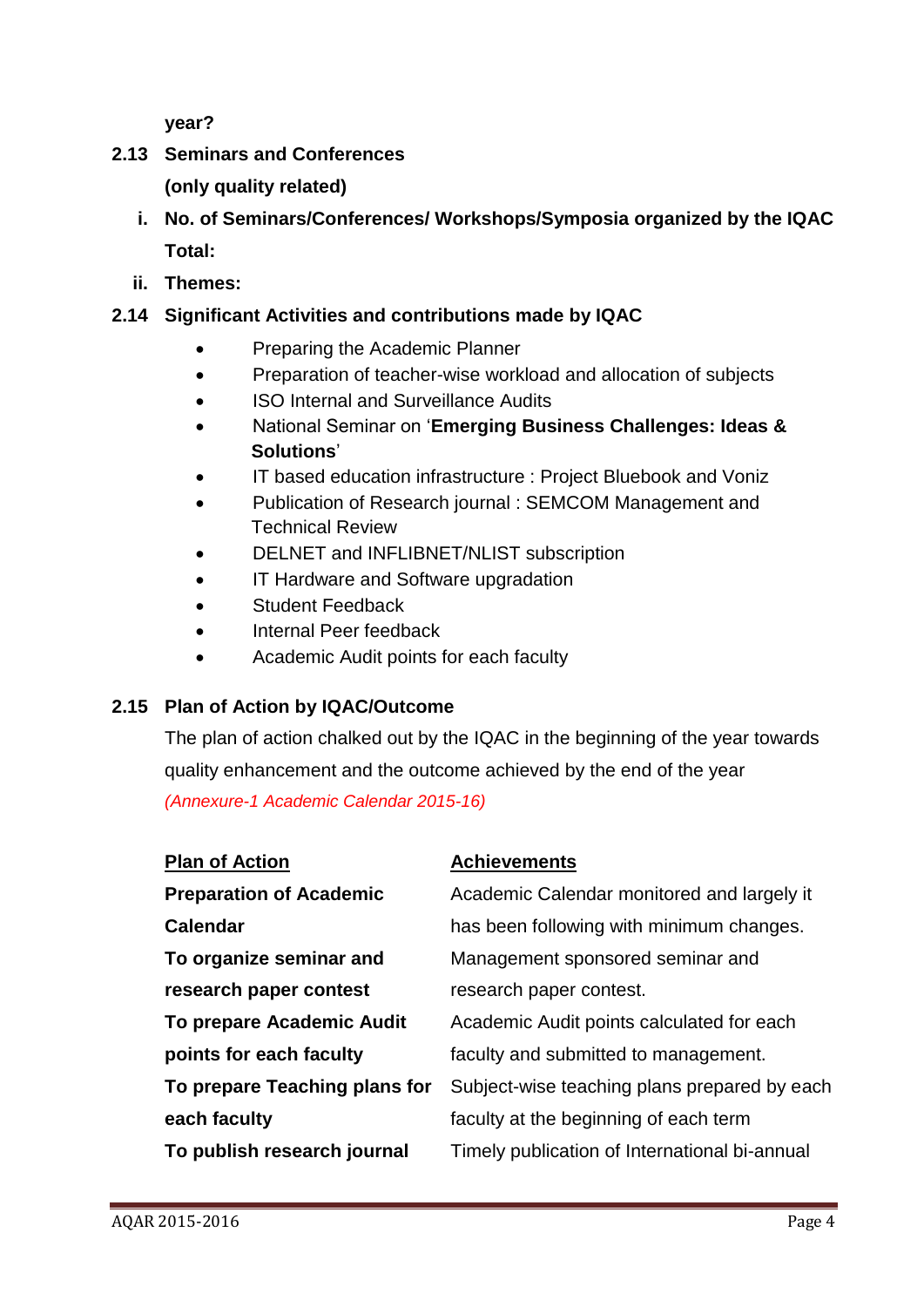|      |                               | peer reviewed research journal 'SEMCOM        |
|------|-------------------------------|-----------------------------------------------|
|      |                               | Manangement and Technical Review' with        |
|      |                               | <b>ISSN</b>                                   |
|      | <b>ICT based teaching</b>     | Teaching Thru' TAB and VONIZ-an online        |
|      |                               | educational ERP implemented                   |
|      | <b>Admission Counselling</b>  | Counselling carried out by faculty members.   |
|      | <b>To conduct Green audit</b> | Audit conducted and Green audit cell created. |
|      | To encourage faculty for      | Four minor research project proposals         |
|      | research                      | submitted, one seminar organized by the       |
|      |                               | institute, 14 number of research papers       |
|      |                               | presented/published                           |
|      | To create awareness about     | Workshops organized by Women Cell for girl    |
|      | expert medical assistance     | students on various health issues.            |
|      |                               |                                               |
| 2.15 | <b>Whether the AQAR was</b>   | Yes - Management                              |
|      | placed in statutory body      |                                               |
|      |                               |                                               |
|      | Provide the details of the    | Yes it was discussed and approved.            |
|      | action taken                  |                                               |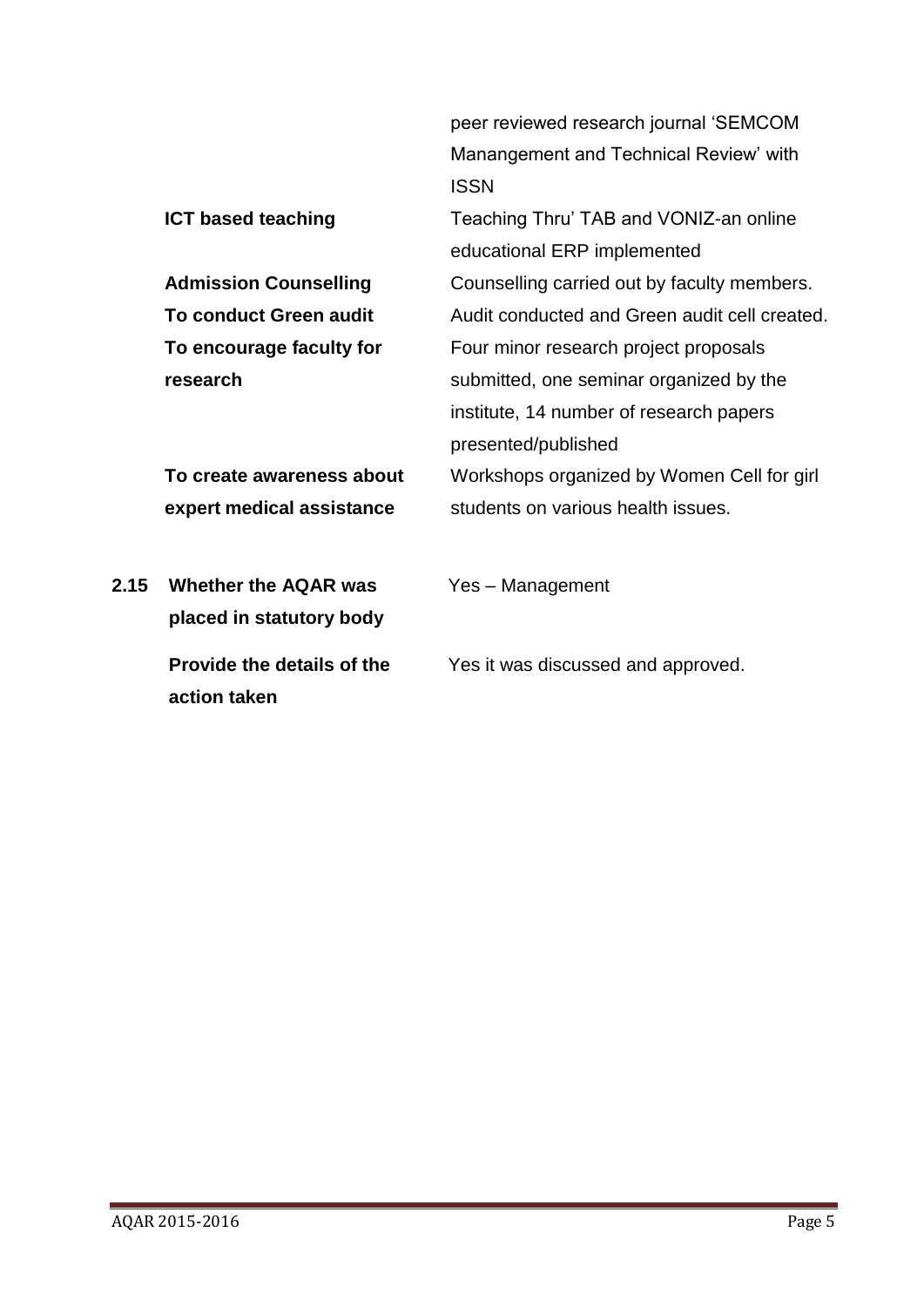## **Part – B**

# **Criterion – I: Curricular Aspects**

### **1.1 Details about Academic Programmes**

| Level of the<br>Programme | <b>Number of</b><br>existing<br><b>Programmes</b> | <b>Number of</b><br>programmes<br>added during<br>the year | <b>Number of</b><br>self-financing<br>programmes | <b>Number of</b><br>value added /<br><b>Career</b><br><b>Oriented</b><br>programmes |
|---------------------------|---------------------------------------------------|------------------------------------------------------------|--------------------------------------------------|-------------------------------------------------------------------------------------|
| PhD                       |                                                   |                                                            |                                                  |                                                                                     |
| PG                        | 01                                                |                                                            | 01                                               |                                                                                     |
| <b>UG</b>                 | 04                                                |                                                            | 04                                               |                                                                                     |
| PG Diploma                | $\blacksquare$                                    |                                                            |                                                  | ۰.                                                                                  |
| Advanced                  | 01                                                | -                                                          | 01                                               |                                                                                     |
| Diploma                   |                                                   |                                                            |                                                  |                                                                                     |
| Diploma                   | 04                                                | -                                                          | 04                                               | 04                                                                                  |
| Certificate               | 02                                                |                                                            | 02                                               |                                                                                     |
| <b>Others</b>             |                                                   |                                                            |                                                  |                                                                                     |
| <b>Total</b>              | 12                                                |                                                            | 12                                               | 04                                                                                  |
| Inter-                    |                                                   |                                                            |                                                  |                                                                                     |
| disciplinary              |                                                   |                                                            |                                                  |                                                                                     |
| Innovative                |                                                   |                                                            |                                                  |                                                                                     |

## **1.2 (i) Flexibility of the Curriculum:** CBCS/Core/Elective options  **(ii) Pattern of programmes:**

| <b>Pattern</b>   | <b>Number of programmes</b> |  |
|------------------|-----------------------------|--|
| Semester         | 05                          |  |
| <b>Trimester</b> |                             |  |
| Annual           |                             |  |

#### **1.3 Feedback from stakeholders** *(Annexure -2)*

Alumni – Yes Parent – Yes Employers – Yes Students – Yes

Mode of feedback: Manual

## **1.4 Whether there is any revision/update of regulation or syllabi, if yes, mention their salient aspects.**

BBA-ITM Sem-I & II syllabus updation implemented to introduce elective options for Management as well as IT subjects at the University level to make the course in line with the Global Industry requirement and enhancing quality.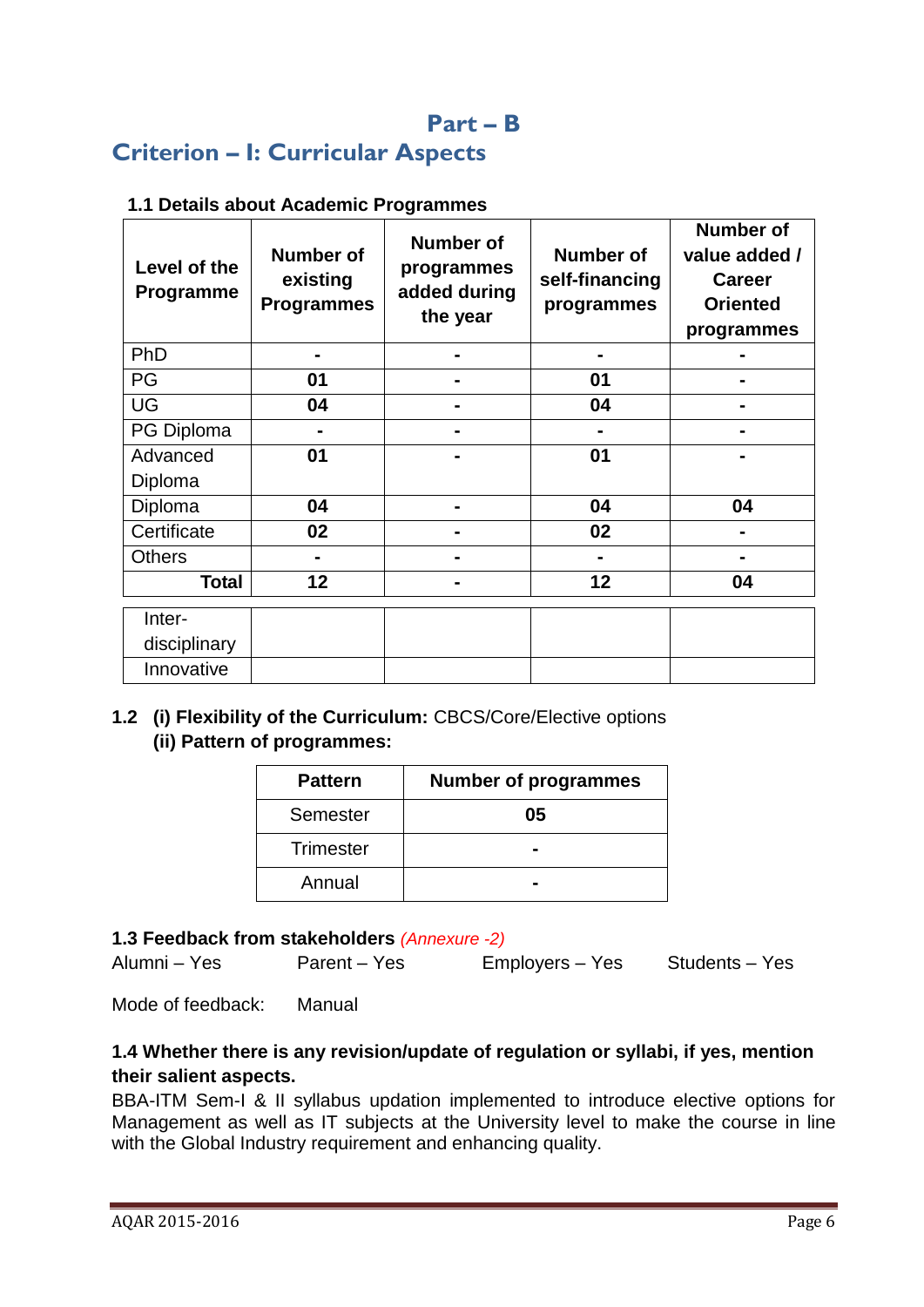## **1.5 Any new Department/Centre introduced during the year. If yes, give details.**

Following new departments have been created:

- 1. Accounting and Finance
- 2. Marketing Management
- 3. Human Resource Management
- 4. Information Technology
- 5. E-Commerce and Law
- 6. English and Business Communication
- 7. Economics and Quantitative Techniques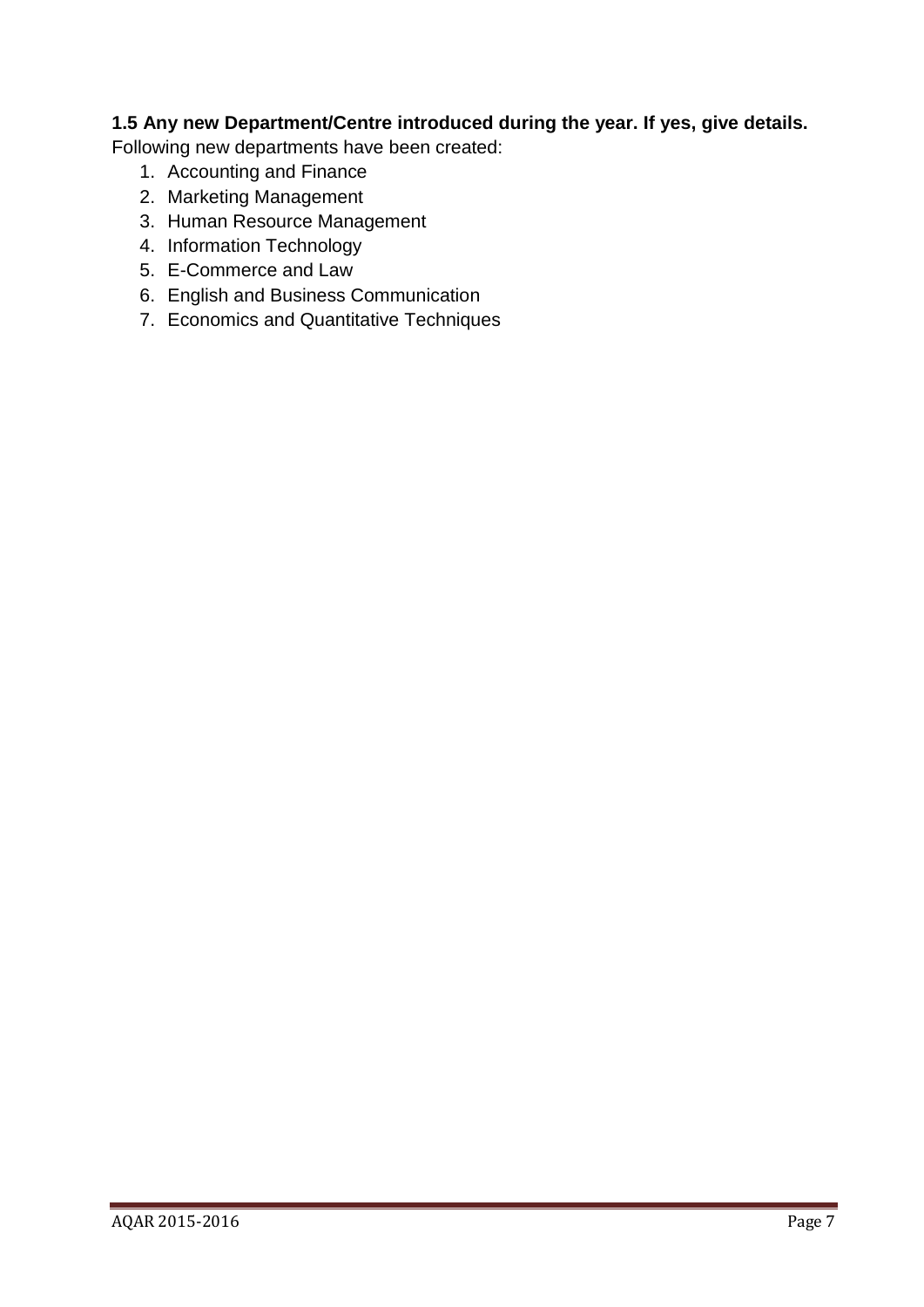# **Criterion – II 2. Teaching, Learning and Evaluation**

### **2.1 Total No. of Permanent faculty**

| <b>Total</b> | Asst.<br><b>Professors</b> | <b>Professors</b> | Associate   Professors   Others |    |
|--------------|----------------------------|-------------------|---------------------------------|----|
| $-37$        | റ−                         |                   |                                 | 08 |

**2.2 No. of permanent faculty with Ph.D.** 16 (Sixteen)

#### **2.3 No. of Faculty Positions Recruited (R) and Vacant (V) during the year**

| Asst.<br><b>Professors</b> | <b>Associate</b><br><b>Professors</b> | <b>Professor</b><br>s | Others | Total |  |
|----------------------------|---------------------------------------|-----------------------|--------|-------|--|
|                            |                                       |                       | D      |       |  |
|                            |                                       |                       | )4     | 74    |  |

#### **2.4 No. of Guest and Visiting faculty and Temporary faculty**

|    |    | Guest Faculty   Visiting Faculty   Temporary Faculty |  |
|----|----|------------------------------------------------------|--|
| 79 | 03 |                                                      |  |

#### **2.5 Faculty participation in conferences and symposia:**

| <b>No. of Faculty</b> | <b>International</b><br>level | <b>National level</b> | <b>State level</b> |  |
|-----------------------|-------------------------------|-----------------------|--------------------|--|
| Attended              |                               | 34                    |                    |  |
| Presented             |                               | 29                    |                    |  |
| Resource              |                               |                       |                    |  |
| Persons               |                               |                       |                    |  |

## **2.6 Innovative processes adopted by the institution in Teaching and Learning:**

- $\triangleright$  New assignment policy has been formulated for the benefit of the students.
- $\triangleright$  The bluebook software has been updated.

## **2.7 Total No. of actual teaching days during this academic year** 201

**2.8 Examination/ Evaluation Reforms initiated by the Institution (for example: Open Book Examination, Bar Coding, Double Valuation, Photocopy, Online Multiple Choice Questions)**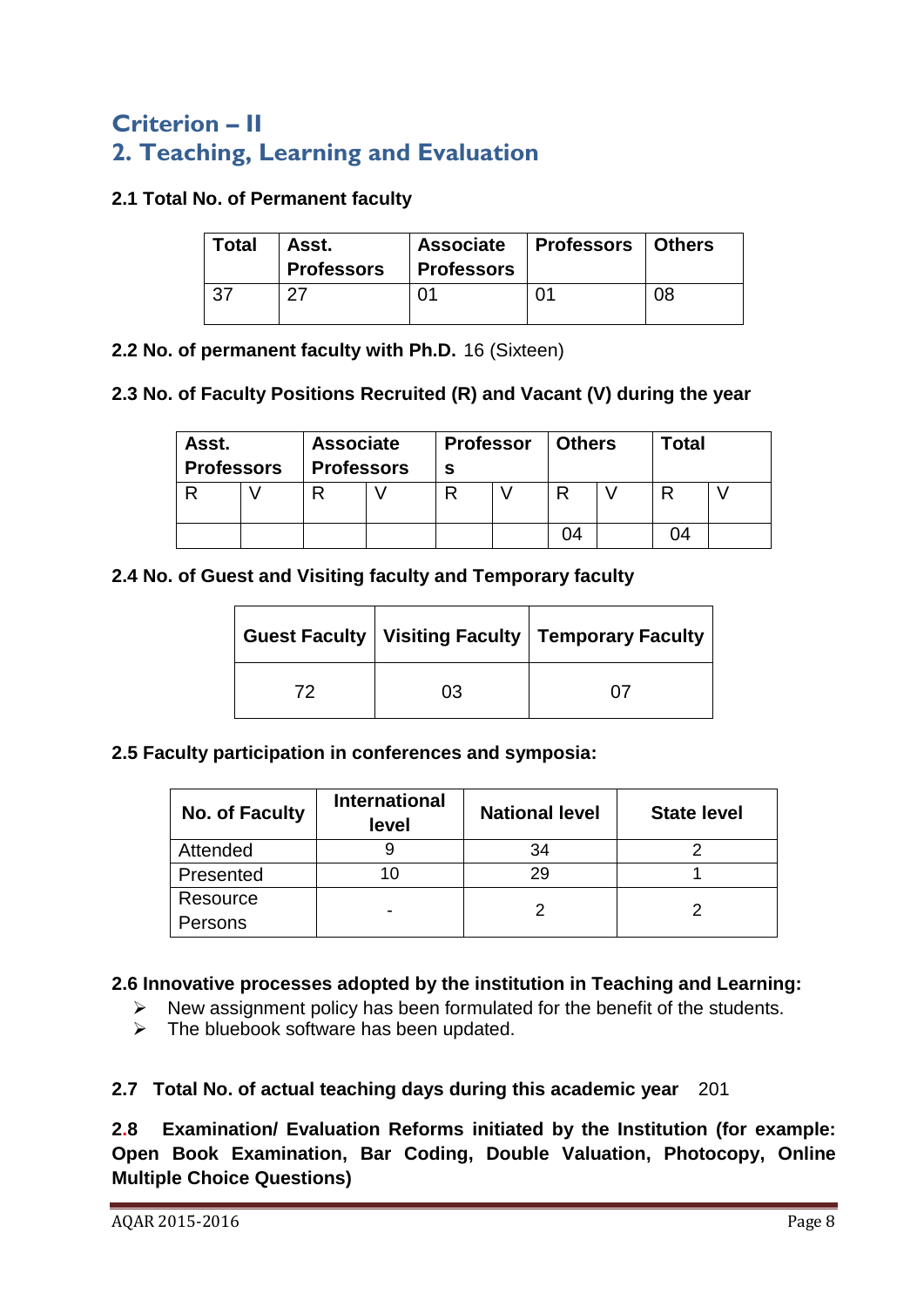Open Book assignment test policy modified

## **2.9 No. of faculty members involved in curriculum**

## **restructuring/revision/syllabus development as member of Board of Study/Faculty/Curriculum Development workshop**

| <b>Board of Study</b> | <b>Faculty</b> | Curriculum Development workshop |
|-----------------------|----------------|---------------------------------|
|                       |                |                                 |

#### **2.10 Average percentage of attendance of students** 81.5 %

| Title of the                     | Total no. of                | <b>Division</b>         |               |        |                   |                                 |
|----------------------------------|-----------------------------|-------------------------|---------------|--------|-------------------|---------------------------------|
| Programme                        | <b>students</b><br>appeared | <b>Distinction</b><br>% | $\frac{9}{6}$ | II%    | III <sub>96</sub> | <b>Overall</b><br>result<br>(%) |
| M.Eb.                            | 51                          | 86%                     | 14%           |        |                   | 100%                            |
| <b>BBA (Hons.)</b><br><b>ITM</b> | 56                          | 53.57%                  | 21.43%        | 21.43% |                   | 96.43%                          |
| <b>BCA</b>                       | 39                          | 28.21%                  | 33.33%        | 33.33% |                   | 94.87%                          |
| <b>BBA</b>                       | 63                          | 17.46%                  | 55.55%        | 17.46% |                   | 90.47%                          |
| <b>BCOM</b>                      | 80                          | 23.75%                  | 36.25%        | 28.75% |                   | 88.75%                          |

#### **2.11 Course/Programme wise distribution of pass percentage:**

## **2.12 How does IQAC Contribute/Monitor/Evaluate the Teaching & Learning processes:**

- Subject allocation to each faculty, suggesting new recruitment requirements to the management for the next academic year
- Preparation of Course plan, Logbook, Gap analysis of each teacher subject-wise and course completion report
- Feedbacks from Students, Peer feedback, Parents' feedback, Employer's feedback
- Various policies like Assignment, Leave, Examination, Attendance, Gracing are prepared
- Conducting assignment tests and Internal examination
- Use of Impartus for video recording of lectures, and same are made available to students on their registered device
- Training to faculty for ICT use
- VONIZ-an online educational ERP is a unique innovative initiative that has brought about a paradigm shift in the student-institute interface through ICT

## **2.13 Initiatives undertaken towards faculty development**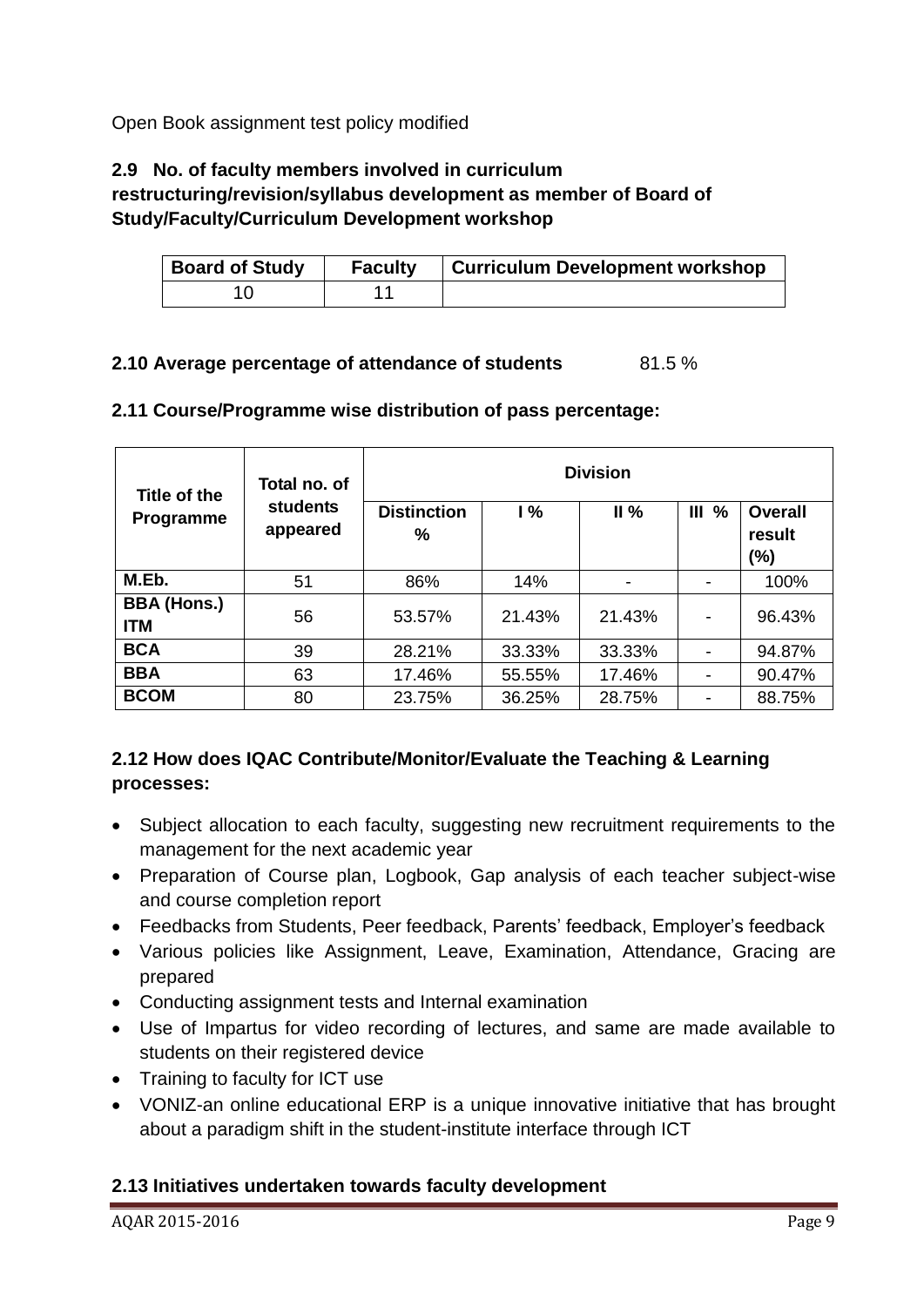| <b>Faculty / Staff Development</b><br><b>Programmes</b> | <b>Number of faculty</b><br>benefitted |
|---------------------------------------------------------|----------------------------------------|
| Refresher courses                                       |                                        |
| UGC - Faculty Improvement Programme                     |                                        |
| HRD programmes                                          | 32                                     |
| Orientation programmes                                  |                                        |
| Faculty exchange programme                              |                                        |
| Staff training conducted by the university              |                                        |
| Staff training conducted by other<br>institutions       | 6                                      |
| Summer / Winter schools, Workshops, etc.                |                                        |
| Others                                                  |                                        |

## **2.14 Details of Administrative and Technical staff**

| Category                       | <b>Number of</b><br><b>Permanent   of Vacant</b><br><b>Employees</b> | <b>Number</b><br><b>Positions</b> | <b>Number of</b><br>permanent<br>positions filled<br>during the<br>Year | <b>Number of</b><br>positions<br>filled<br>temporarily |
|--------------------------------|----------------------------------------------------------------------|-----------------------------------|-------------------------------------------------------------------------|--------------------------------------------------------|
| Administrative<br><b>Staff</b> |                                                                      |                                   |                                                                         |                                                        |
| Technical Staff                |                                                                      |                                   |                                                                         |                                                        |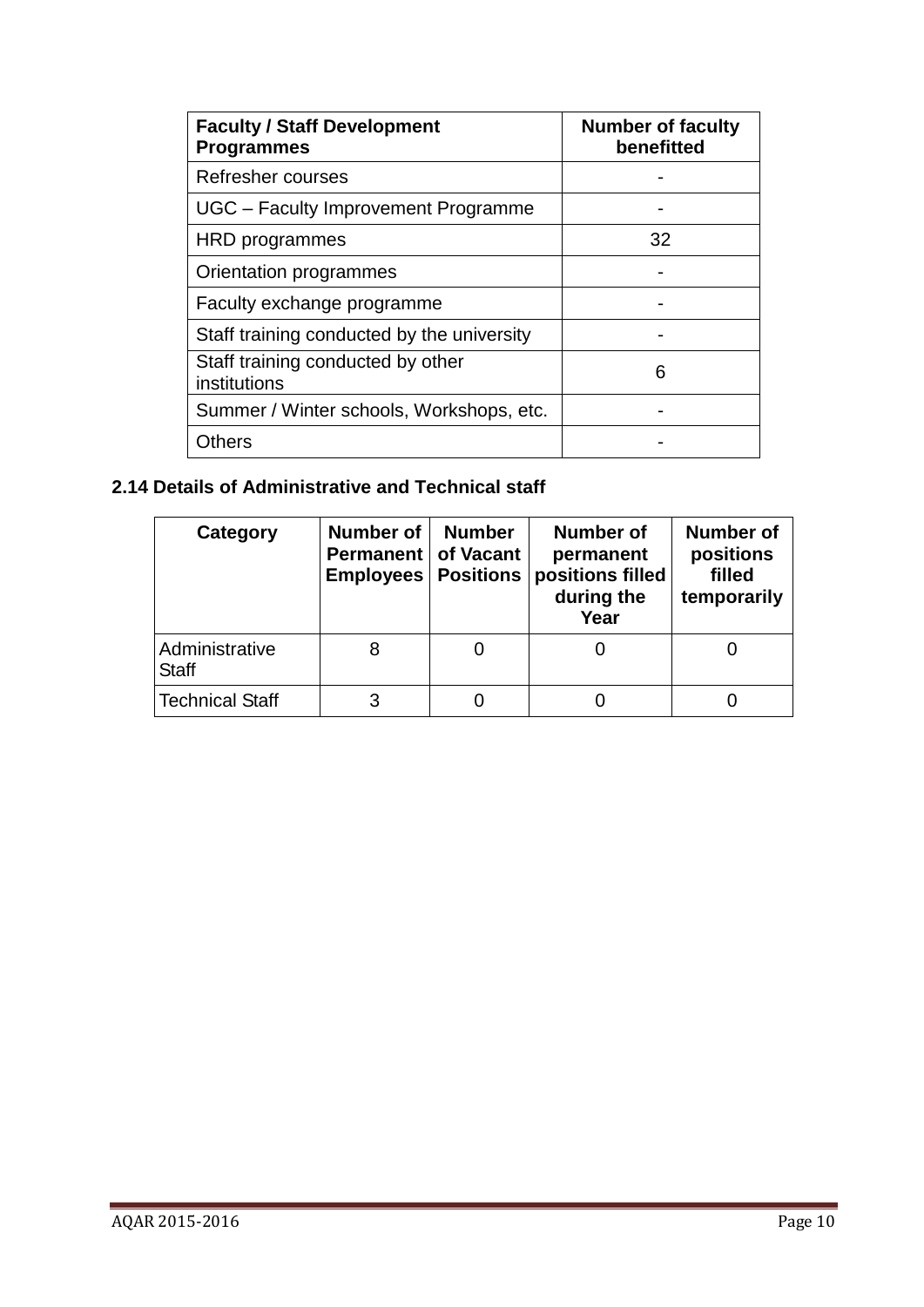## **Criterion – III 3. Research, Consultancy and Extension**

## **3.1 Initiatives of the IQAC in Sensitizing/Promoting Research Climate in the institution**

- Two National seminars were organised in the college
	- o National seminar on the theme "Quality Footprints Sustainable Development of Higher Education Institutions"
	- o Management Conclave consisting of Seminar on E-Business, Best Business Idea Competition, Admaking contest, Faculty Paper Presentation contest, TechnoFest.
- Three proposals were submitted to UGC for minor research project last year.

#### **3.2 Details regarding major projects**

|                     | <b>Completed</b>                          | Ongoing | <b>Sanctioned</b> | Submitted |  |
|---------------------|-------------------------------------------|---------|-------------------|-----------|--|
| <b>Number</b>       | Not eligible being a Self-Finance college |         |                   |           |  |
| Outlay in Rs. Lakhs |                                           |         |                   |           |  |

#### **3.3 Details regarding minor projects**

|                           | Completed   Ongoing | Sanctioned   Submitted | Proposal<br><b>Submitted</b> |
|---------------------------|---------------------|------------------------|------------------------------|
| <b>Number</b>             |                     |                        |                              |
| in Rs.<br>Outlay<br>Lakhs |                     |                        |                              |

#### **3.4 Details on research publications**

|                                 | <b>International</b> | <b>National</b> | <b>Others</b> |
|---------------------------------|----------------------|-----------------|---------------|
| <b>Peer Review Journals</b>     | 26                   |                 | ΝA            |
| <b>Non-Peer Review Journals</b> | NA                   | <b>NA</b>       |               |
| e-Journals                      | ΝA                   | <b>NA</b>       | NΑ            |
| <b>Conference proceedings</b>   | ΝA                   |                 | ΝA            |
| <b>E-Newsletter with ISSN</b>   | NΑ                   |                 | NΑ            |

#### **3.5 Details on Impact factor of publications:**

**Average:** NIL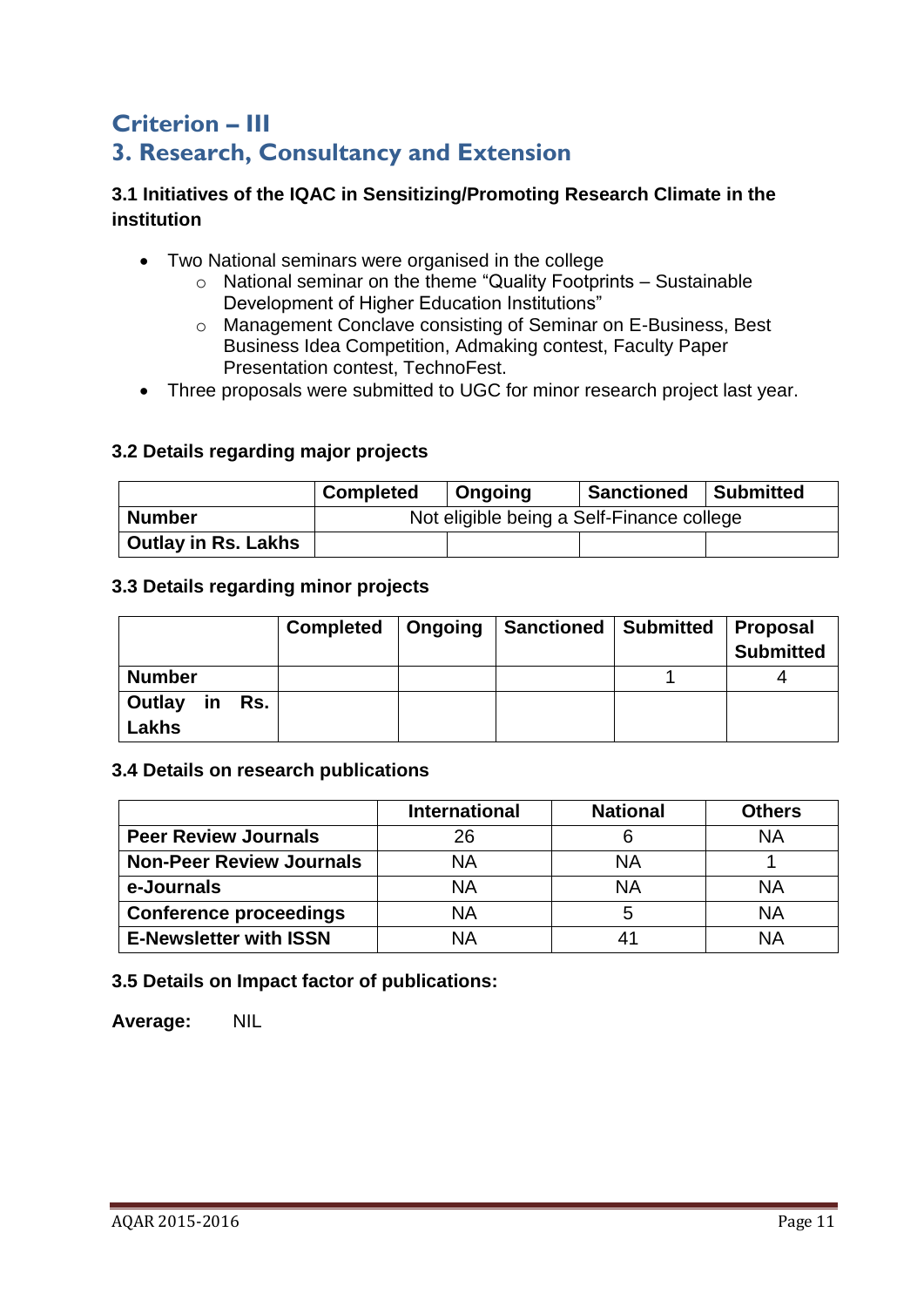## **3.6 Research funds sanctioned and received from various funding agencies, industry and other organisations -** None

| <b>Nature of the Project</b>                                                         | <b>Duration</b><br>Year | Name of the<br>funding<br><b>Agency</b> | <b>Total grant</b><br>sanctioned | <b>Received</b> |
|--------------------------------------------------------------------------------------|-------------------------|-----------------------------------------|----------------------------------|-----------------|
| <b>Major projects</b>                                                                |                         |                                         |                                  |                 |
| <b>Minor Projects</b>                                                                |                         |                                         |                                  |                 |
| <b>Interdisciplinary Projects</b>                                                    |                         |                                         |                                  |                 |
| <b>Industry sponsored</b>                                                            |                         |                                         |                                  |                 |
| <b>Projects sponsored by</b><br>the University/ College                              |                         |                                         |                                  |                 |
| <b>Students research</b><br>projects<br>(other than compulsory<br>by the University) |                         |                                         |                                  |                 |
| <b>Any other (Specify)</b>                                                           |                         |                                         |                                  |                 |
| <b>Total</b>                                                                         |                         |                                         |                                  |                 |

#### **3.7 No. of books published NIL**

| With ISBN No. | <b>Chapters in Edited Books</b> | <b>Without ISBN No.</b> |
|---------------|---------------------------------|-------------------------|
|               |                                 |                         |

#### **3.8 No. of University Departments receiving funds from**

None

#### **3.9 For colleges**

None

#### **3.10 Revenue generated through consultancy**

None

#### **3.11 No. of conferences organized by the Institution**

| Level         | International   National |            | State   University   College |  |
|---------------|--------------------------|------------|------------------------------|--|
| <b>Number</b> |                          |            |                              |  |
| Sponsoring    |                          | Our        |                              |  |
| agencies      |                          | Management |                              |  |

## **3.12 No. of faculty served as experts, chairpersons or resource persons**

3 (Three)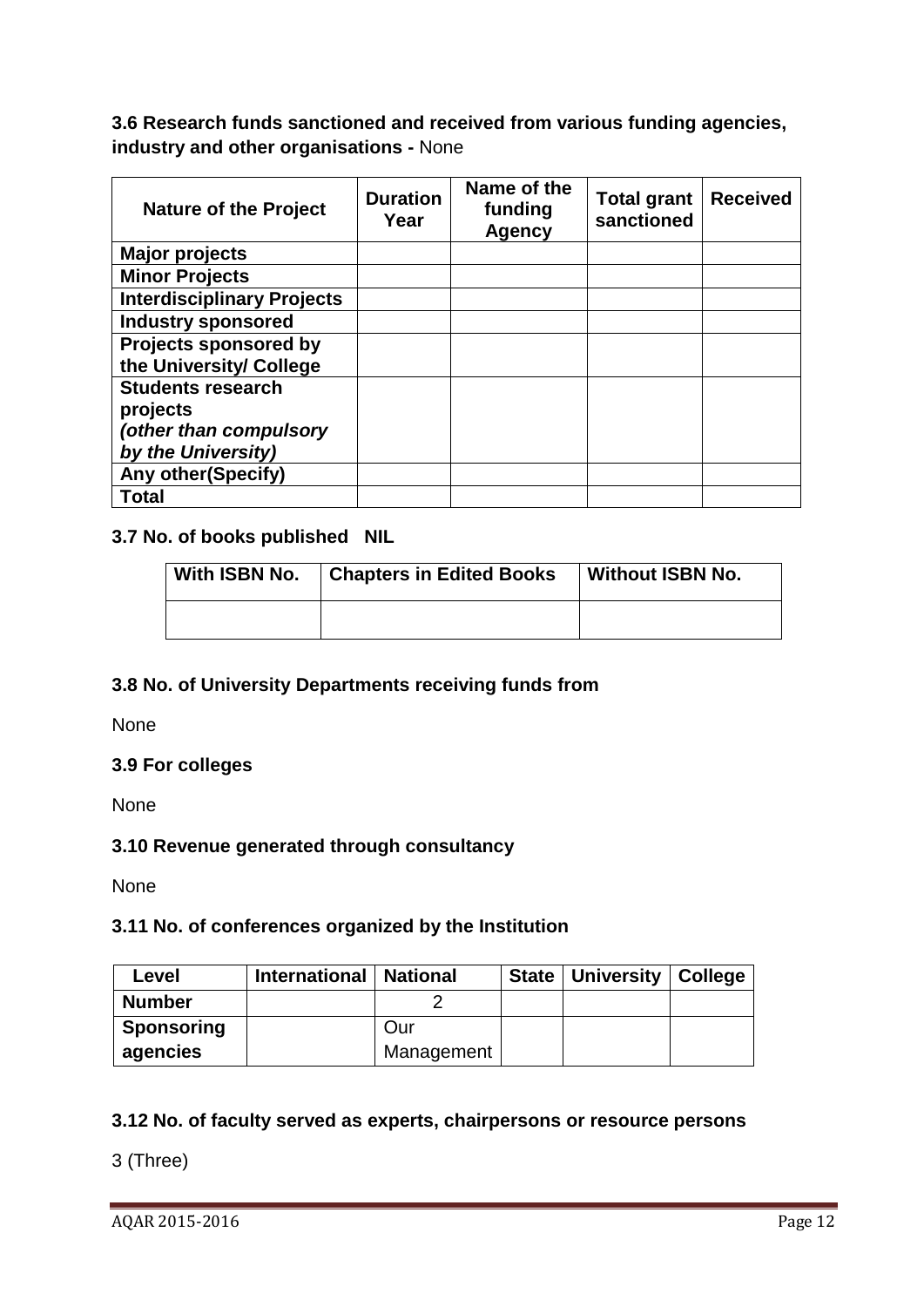#### **3.13 No. of collaborations**

| <b>International</b> | <b>National</b> | Any other |
|----------------------|-----------------|-----------|
|                      |                 |           |

#### **3.14 No. of linkages created during this year**

None

#### **3.15 Total budget for research for current year in lakhs**

| <b>From Funding</b><br>agency | <b>From Management of</b><br><b>University/College</b> | <b>Total</b>  |
|-------------------------------|--------------------------------------------------------|---------------|
|                               | ₹ 10,40,838/-                                          | ₹ 10,40,838/- |

#### **3.16 No. of patents received this year**

None

## **3.17 No. of research awards/ recognitions received by faculty and research fellows of the institute in the year**

|  | Total   International   National   State   University   Dist   College |  |  |  |
|--|------------------------------------------------------------------------|--|--|--|
|  |                                                                        |  |  |  |

**3.18 No. of faculty from the Institution who are Ph. D. Guides and students registered under them**

| <b>Ph.D Guides   Students Registered</b> |
|------------------------------------------|
|                                          |

## **3.19 No. of Ph.D. awarded by faculty from the Institution**

1 (one)

**3.20 No. of Research scholars receiving the Fellowships (Newly enrolled + existing ones)**

None

## **3.21 No. of students Participated in NSS events:**

State Level – 853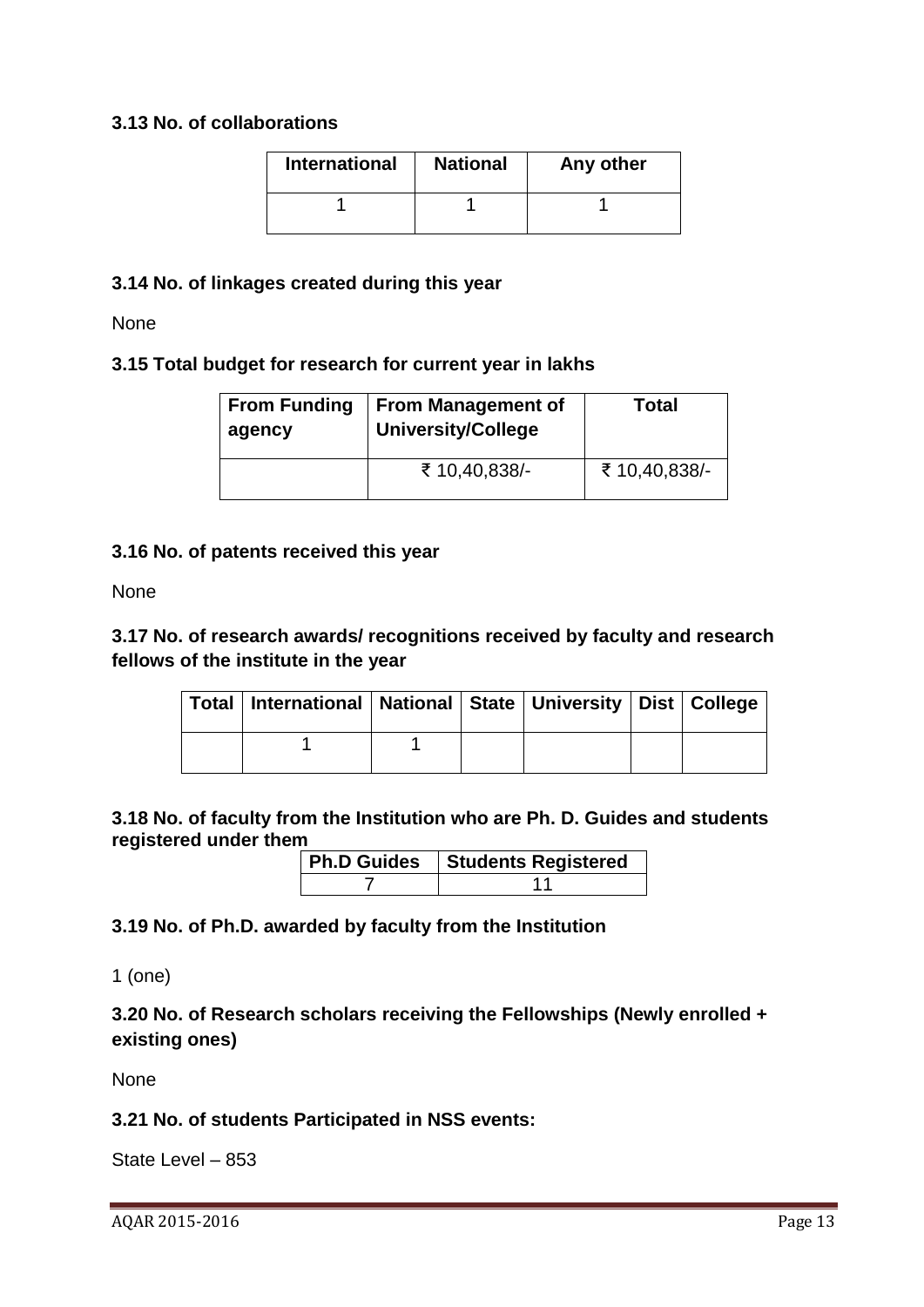**3.22 No. of students participated in NCC events:** 

International Level – 1 (one)

## **3.23 No. of Awards won in NSS:**

None

## **3.24 No. of Awards won in NCC:**

None

## **3.25 No. of Extension activities organized**

5 (five)

## **3.26 Major Activities during the year in the sphere of extension activities and Institutional Social Responsibility**

| <b>Activity</b><br>Date                                           | <b>Activity</b>                                                                                                                                                                       | <b>Participants</b>                                                 | <b>Associates</b>                | <b>Place</b>                                    |
|-------------------------------------------------------------------|---------------------------------------------------------------------------------------------------------------------------------------------------------------------------------------|---------------------------------------------------------------------|----------------------------------|-------------------------------------------------|
| 06.08.15                                                          | <b>Blood Donation</b><br>Camp                                                                                                                                                         | 75 Bottles of Blood<br>collected (90 students)                      | Red Cross,<br>Anand              | <b>SEMCOM</b>                                   |
| 07.08.15                                                          | <b>Tree Plantation</b>                                                                                                                                                                | More than 75 Students 04<br>faculties, 500 saplings<br>were planted | Village<br>Panchayat             | Villages<br>Dharmaj and<br>Kasor, Dist<br>Anand |
| 19.08.15<br>$\&$<br>20.08.15                                      | Medical check<br>up                                                                                                                                                                   | <b>All First Year Students</b><br>(283 students)                    | Krishna<br>Hospital,<br>Karamsad | <b>SEMCOM</b>                                   |
| 20.08.15                                                          | Thalassemia<br>All Final Year<br>Students(270 students)<br>Test                                                                                                                       |                                                                     | Red Cross,<br>Ahmedabad          | <b>SEMCOM</b>                                   |
| 07.01.16                                                          | Approx.20 Students<br>participated in Poster<br>Red Ribbon<br>making Activity<br>$Club$ (AIDS<br>regarding Aids<br>Awareness<br>awareness, anti-smoking<br>Programme)<br>& Drug abuse |                                                                     | Red Cross,<br>Ahmedabad          | <b>SEMCOM</b>                                   |
| <b>Blood Donation</b><br>106 Bottles of Blood<br>27.01.16<br>Camp |                                                                                                                                                                                       | collected (115 students)                                            | Red Cross,<br>Anand              | <b>SEMCOM</b>                                   |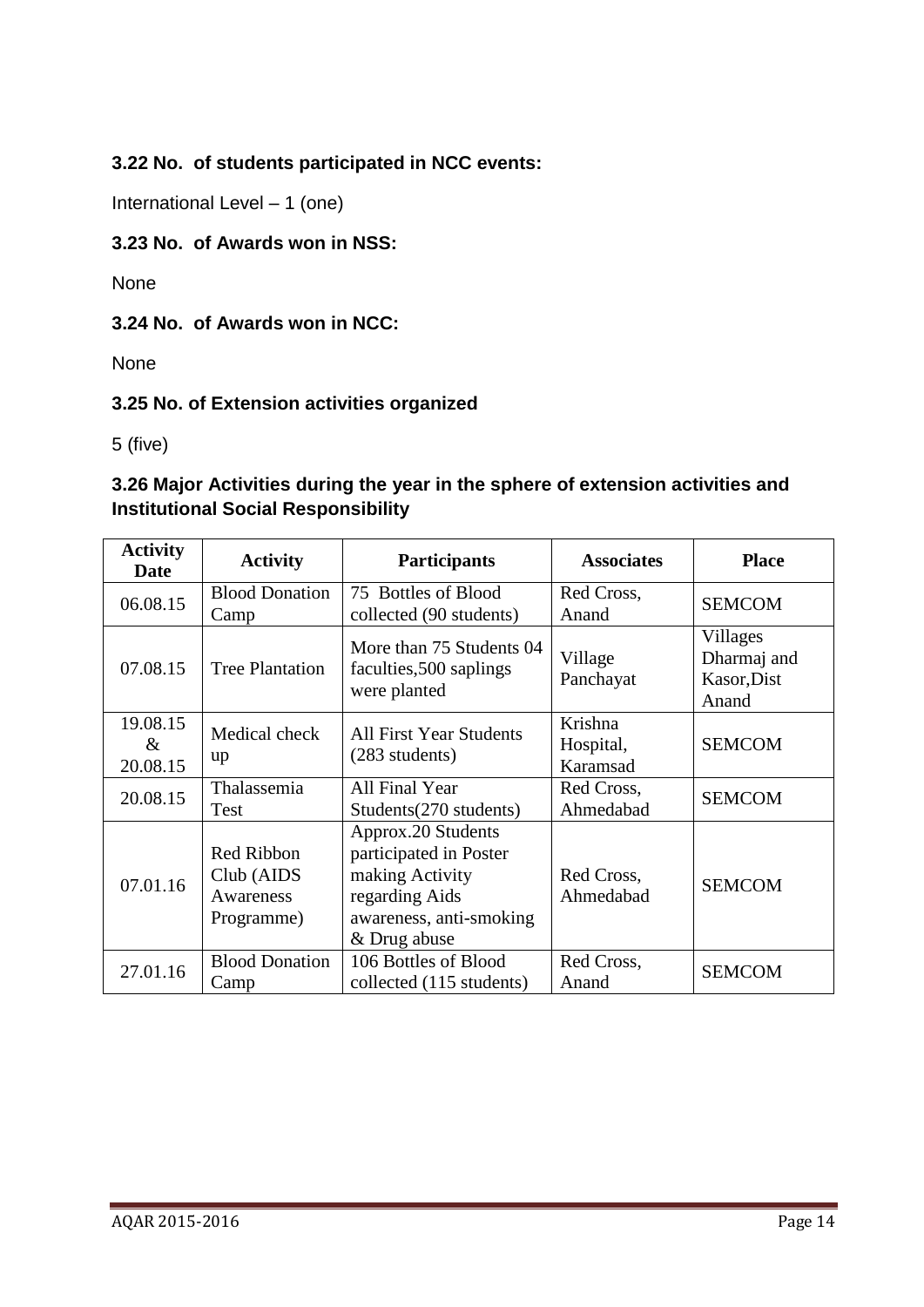# **Criterion – IV 4. Infrastructure and Learning Resources**

**4.1 Details of increase in infrastructure facilities:**

| <b>Facilities</b>                                                                                             | <b>Existing</b> | <b>Newly</b><br>created | <b>Source</b><br>of Fund |
|---------------------------------------------------------------------------------------------------------------|-----------------|-------------------------|--------------------------|
| <b>Campus area</b>                                                                                            | 0.51            |                         |                          |
|                                                                                                               | acres           |                         |                          |
| <b>Class rooms</b>                                                                                            | 20              | ∩                       |                          |
| <b>Laboratories</b>                                                                                           | 3               | ∩                       |                          |
| <b>Seminar Halls</b>                                                                                          |                 | ∩                       |                          |
| No. of important equipments<br>purchased ( $\geq$ 1-0 lakh) during the<br>current year.<br>(BlueBook Network) |                 |                         |                          |
| Value of the equipment purchased<br>during the year (Rs. in Lakhs)                                            |                 |                         |                          |
| <b>Others (Library Software)</b>                                                                              |                 |                         |                          |

## **4.2 Computerization of administration and library**

**Administration:** 90% **Library:** 100%

## **4.3 Library services:**

|                                 |               | <b>Existing</b> |                | <b>Newly added</b> |      | <b>Total</b> |  |
|---------------------------------|---------------|-----------------|----------------|--------------------|------|--------------|--|
|                                 | No.           | <b>Value</b>    | No.            | <b>Value</b>       | No.  | <b>Value</b> |  |
| <b>Text Books</b>               | 4986          | ₹15,30,316      | 45             | ₹30,377            | 5031 | ₹1,560,693   |  |
| <b>Reference</b>                | 5832          | ₹22,25,908.74   | 21             | ₹16,148            | 5853 | ₹2,242,057   |  |
| <b>Books</b>                    |               |                 |                |                    |      |              |  |
| e-Books                         |               |                 |                |                    |      |              |  |
| <b>Journals</b>                 | 418           | ₹10,62,273      | 59             | ₹1,84,436          | 477  | ₹1,246,709   |  |
| e-Journals                      | 70            | ₹1,13,600       | 13             | ₹27,984            | 83   | ₹141,584     |  |
| <b>Digital</b>                  |               |                 |                |                    |      |              |  |
| <b>Database</b>                 |               |                 |                |                    |      |              |  |
| <b>CD &amp; Video</b>           | 234           | ₹4,42,860       | 0              | ₹0                 | 234  | ₹4,42,860    |  |
| <b>Others</b><br>(Delnet, Soul) | 6<br>₹359,500 |                 | $\overline{2}$ | ₹72,225            | 8    | ₹431,725     |  |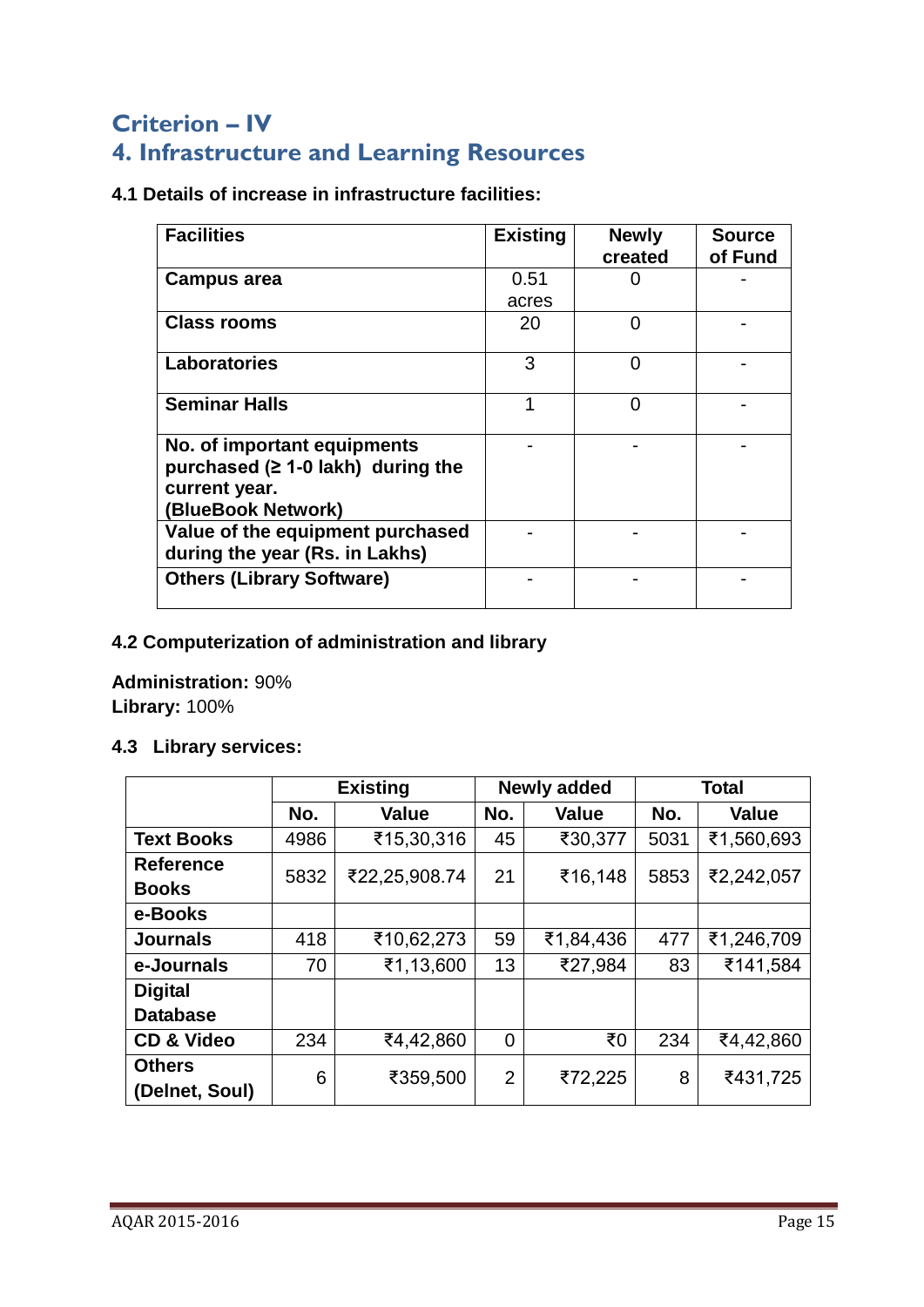## **4.4 Technology up gradation (overall)**

|                 | <b>Total</b><br><b>Computers</b> | Computer<br>Labs | <b>Internet</b> | <b>Browsing</b><br><b>Centres</b> | <b>Computer</b><br><b>Centres</b> | <b>Office</b> | Depart-<br>ments<br>(Staff<br>room) | <b>Others</b><br>(TAB) |
|-----------------|----------------------------------|------------------|-----------------|-----------------------------------|-----------------------------------|---------------|-------------------------------------|------------------------|
| <b>Existing</b> | 240                              | 3                | 240             | 0                                 |                                   | 5             | 17                                  | 100                    |
| <b>Added</b>    | 0                                |                  | 0               | O                                 |                                   |               |                                     |                        |
| <b>Total</b>    | 240                              | 3                | 240             | O                                 |                                   | 5             |                                     | 100                    |

## **4.5 Computer, Internet access, training to teachers and students and any other programme for technology upgradation (Networking, e-Governance etc.)**

- Teaching Thru' TAB BlueBook for all
- Voniz Online ERP for all
- Internal Result calculation software for faculty

#### **4.6 Amount spent on maintenance in lakhs :**

|      | <b>ICT</b>                           | ₹ 13, 33, 506 |
|------|--------------------------------------|---------------|
| ii.  | Campus Infrastructure and facilities | ₹ 29, 21, 941 |
| iii. | Equipments                           | ₹∩            |
| iv.  | Others                               | ₹ 8, 00, 000  |
|      | Total:                               | ₹ 50, 55, 447 |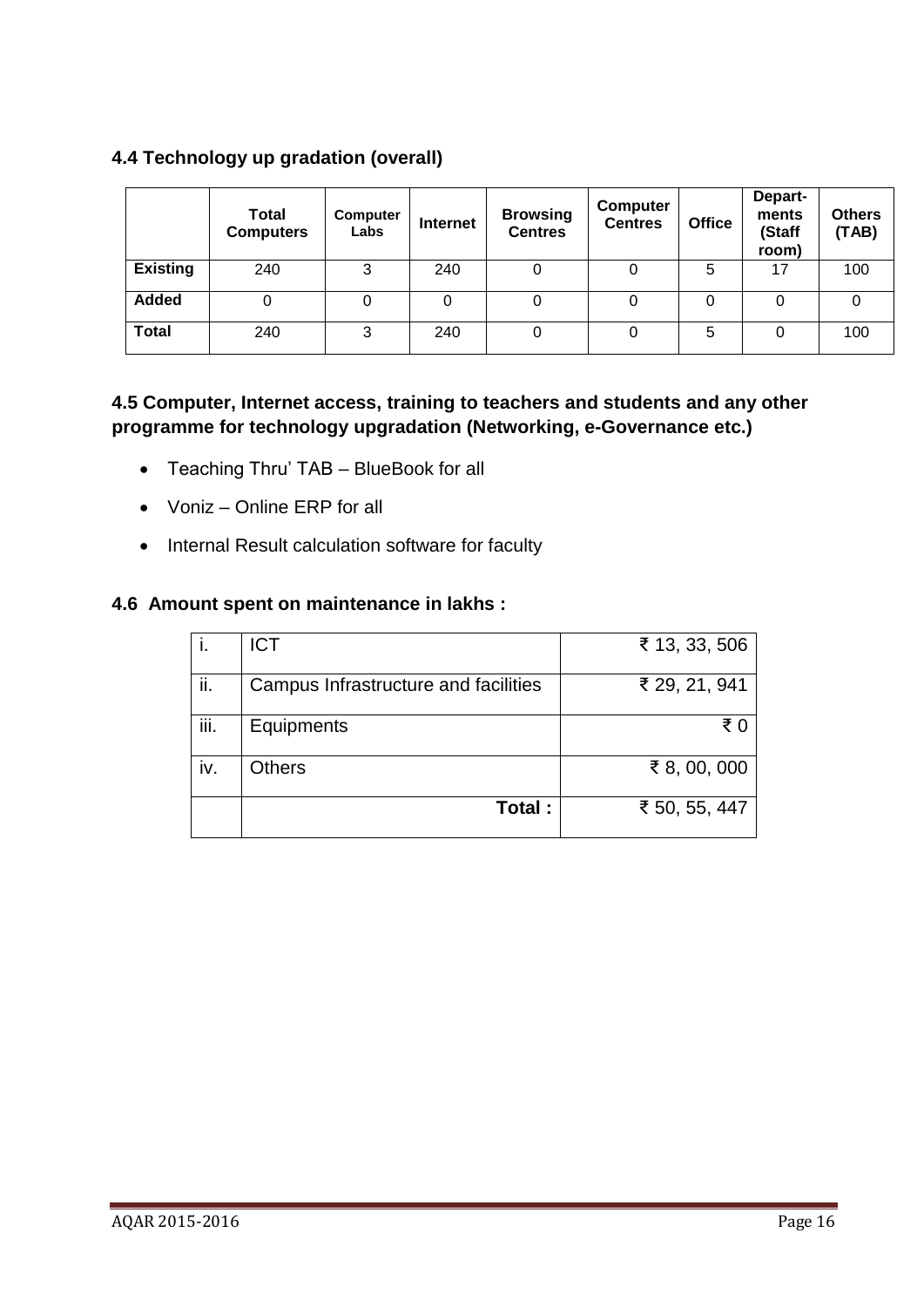# **Criterion – V 5. Student Support and Progression**

### **5.1 Contribution of IQAC in enhancing awareness about Student Support Services**

The role of IQAC is planning various activities and preparing a mechanism for disseminating the information to the students through circulars, noticeboards, parents' teachers meeting, website and internal educational portal-VONIZ, prospectus and academic planner.

## **5.2 Efforts made by the institution for tracking the progression**

- 1. Student Counselling
- 2. Alumni Meet is organized every year.
- 3. Alumni Database NEEV is prepared every year.
- 4. Graduating Students' feedback is obtained.
- 5. Regular Result Analysis
- 6. Through Parents' Teachers' meeting

#### **5.3 (a) Total Number of students**

|     | рG | <b>Ph. D.</b> | <b>Others</b> |
|-----|----|---------------|---------------|
| 830 |    |               |               |

#### **(b) No. of students outside the state**

80 (Eighty)

#### **(c) No. of international students**

None

| <b>Men</b> | No         | 7ο | Women | <b>No</b> | $\%$ |
|------------|------------|----|-------|-----------|------|
|            | $64^\circ$ | ◡  |       | h         | 30   |

| Last Year (2014-15) |                     |           |            |                                        |              |  |  |  |
|---------------------|---------------------|-----------|------------|----------------------------------------|--------------|--|--|--|
| General             | SC <sub>1</sub>     | <b>ST</b> | <b>OBC</b> | <b>Physically</b><br><b>Challenged</b> | <b>Total</b> |  |  |  |
| 903                 | 12 <sup>2</sup>     | 11        | 61         |                                        | 987          |  |  |  |
|                     | This Year (2015-16) |           |            |                                        |              |  |  |  |
| General             | SC                  | <b>ST</b> | <b>OBC</b> | <b>Physically</b><br><b>Challenged</b> | <b>Total</b> |  |  |  |
| 841                 | 10                  |           | 61         |                                        | 919          |  |  |  |

## **Demand ratio** 1.13:1 **Dropout** 3.15 %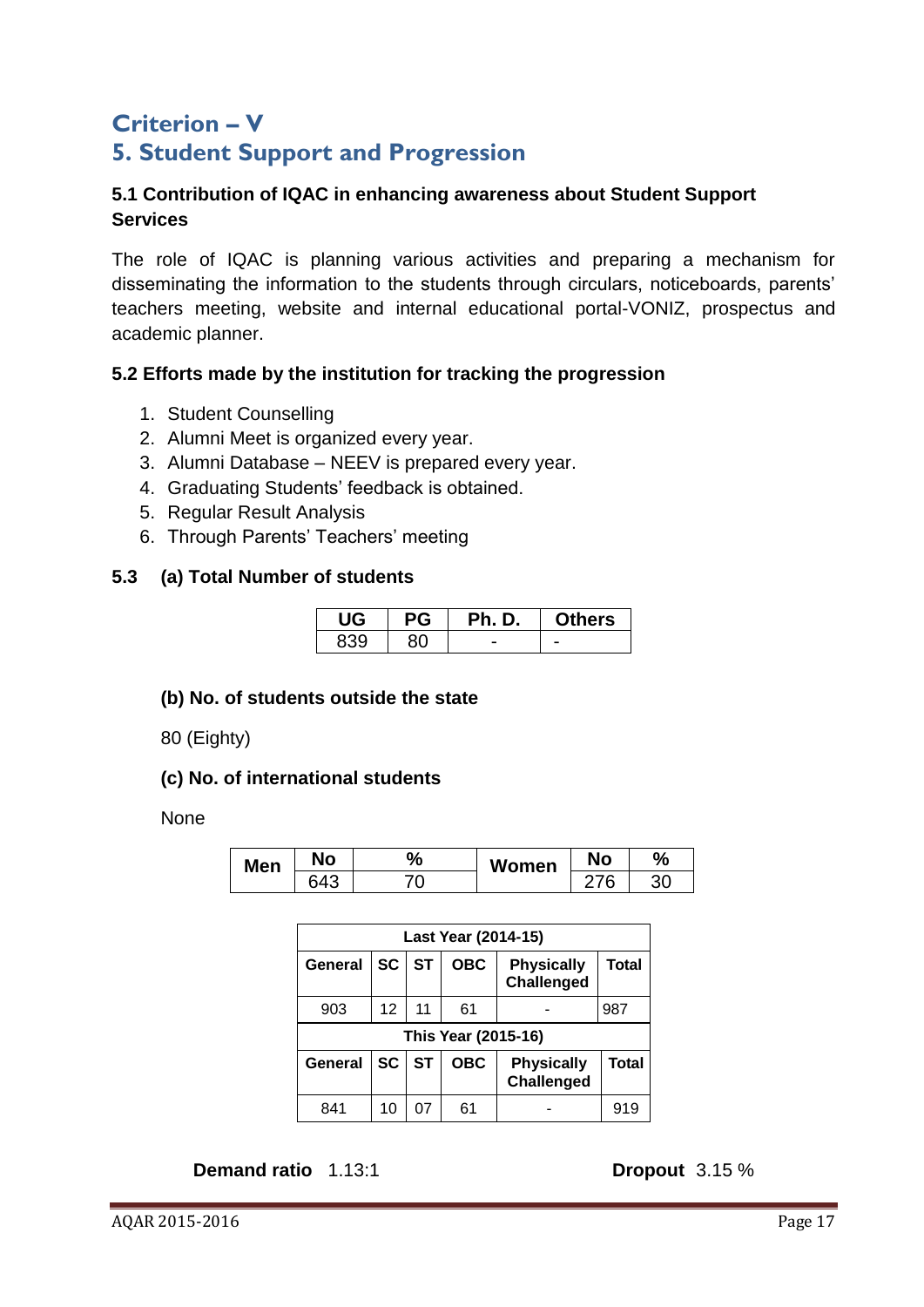## **5.4 Details of student support mechanism for coaching for competitive examinations (If any)**

Personality Development Program, non-credit course on Career Counselling for final year students, Guest Talks and Workshop on Career counselling, CPT Guidance, Field visits.

#### **No. of students beneficiaries** 919

| <b>Exam</b>   | <b>No. of Participants</b> |
|---------------|----------------------------|
| <b>CMAT</b>   | 28                         |
| <b>IBPS</b>   | 01                         |
| <b>IELTS</b>  | 27                         |
| <b>TOEFL</b>  | 01                         |
| <b>IBSAT</b>  | 01                         |
| <b>MAT</b>    | 03                         |
| <b>CS</b>     | 02                         |
| <b>TISS</b>   | 02                         |
| <b>GMAT</b>   | 05                         |
| <b>GRE</b>    | 02                         |
| <b>SNAP</b>   | 12                         |
| <b>DAICT</b>  | 03                         |
| CA            | 01                         |
| <b>VITMEE</b> | 01                         |
| <b>XAT</b>    | 07                         |
| <b>NMAT</b>   | 03                         |
| <b>MYCAT</b>  | 02                         |
| <b>MM</b>     | 01                         |
| <b>IBPES</b>  | 02                         |
| <b>PTE</b>    | 01                         |
| <b>TOTAL</b>  | 105                        |

#### **5.5 No. of students qualified in these examinations**

#### **5.6 Details of student counselling and career guidance**

All students are provided career guidance through class counselling. Various programs and workshops for career guidance such as Add- On course on Career Counselling, Industrial visits, visit to EMRI, GSWAN, Practical training in industries.

Career counselling by Endeavour, workshop on Career 2 Corporate (Khyati Kharadi for Final year and MEB students), career counselling by Shikha Tanjorkar (Havish International)

## **No. of students benefitted** 919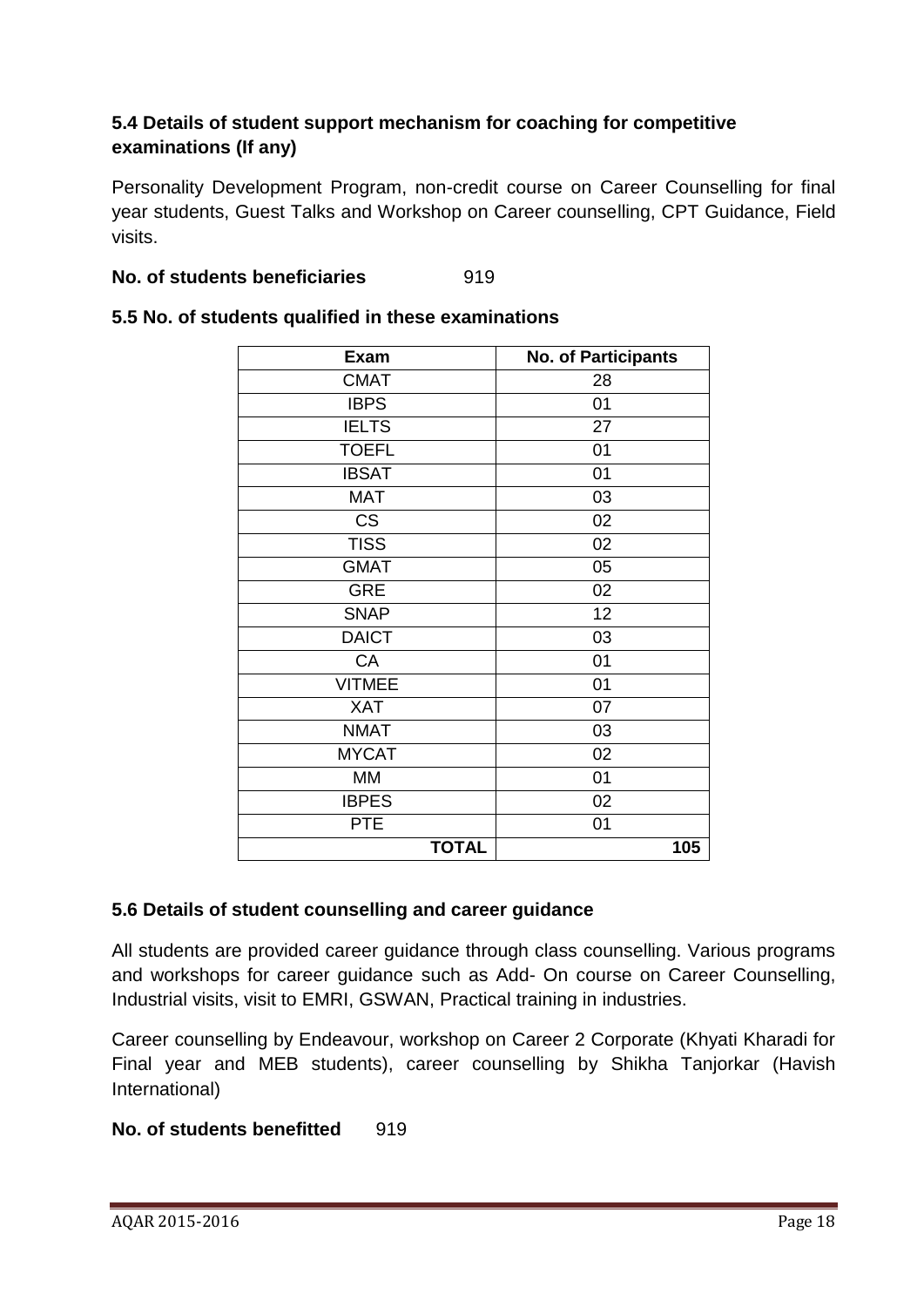### **5.7 Details of campus placement**

|                                                     | <b>Off Campus</b>                                   |                                               |                                            |
|-----------------------------------------------------|-----------------------------------------------------|-----------------------------------------------|--------------------------------------------|
| Number of<br><b>Organizations</b><br><b>Visited</b> | Number of<br><b>Students</b><br><b>Participated</b> | Number of<br><b>Students</b><br><b>Placed</b> | <b>Number of Students</b><br><b>Placed</b> |
| 31                                                  | 46                                                  | 46                                            | b                                          |

#### **5.8 Details of gender sensitization programmes**

Three workshop for girls' students under Women Cell:

- "I am Proud to be Woman" by Dr. Rama Srivastava
- Aids Awareness Workshop by Dr. Neha Das
- "Demonstration on Incinerator' for girls' students.

#### **5.9 Students Activities**

#### **5.9.1 No. of students participated in Sports, Games and other events**

State/ University level – 147

## **No. of students participated in cultural events**

State/ University level – 10

National level – 4

International level - 1

## **5.9.2 No. of medals /awards won by students in Sports, Games and other events**

## **Sports:**

State/ University level – 14

Cultural: State/ University level – 17

National level – 9

## **5.10 Scholarships and Financial Support**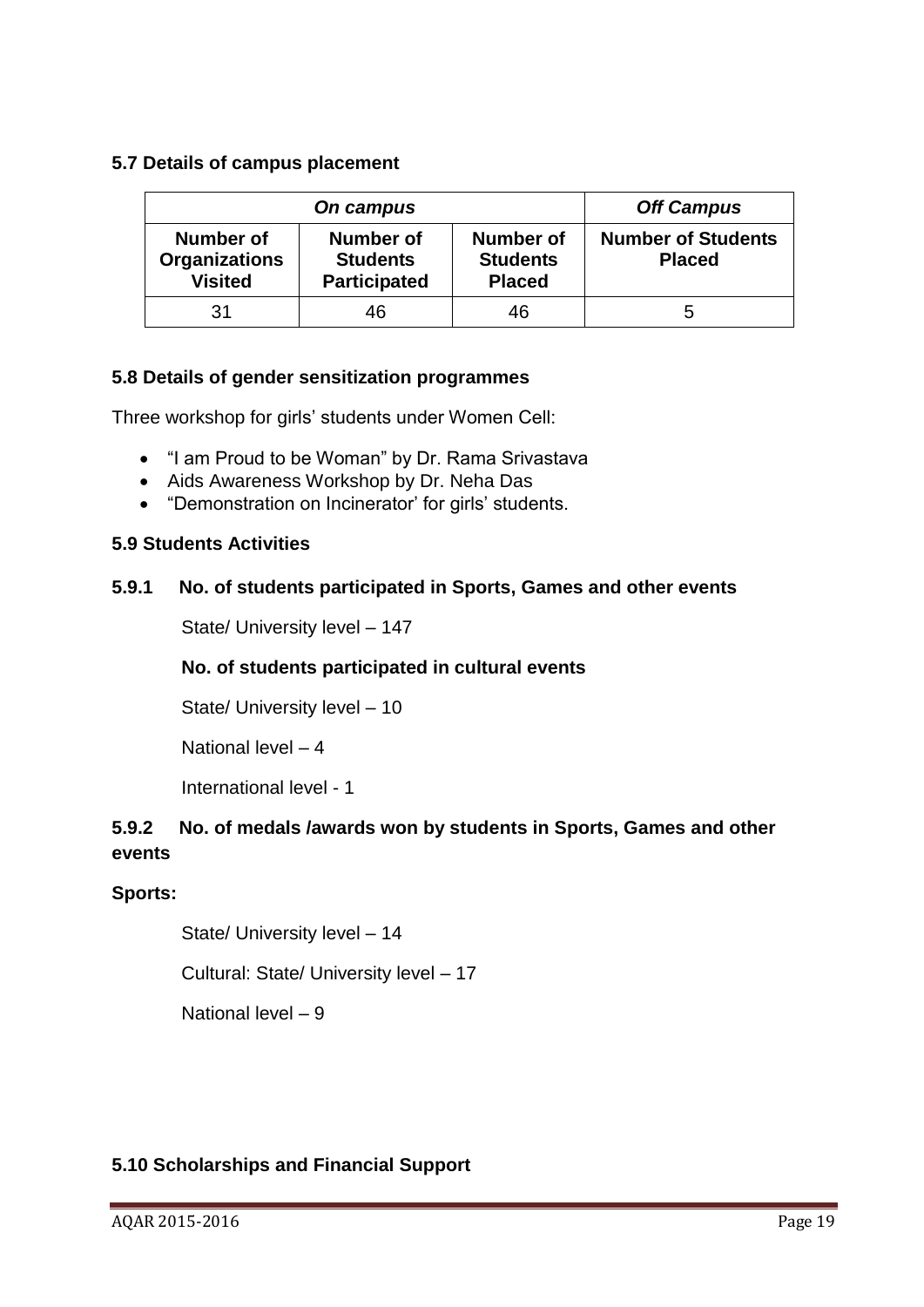|                                                                                   | Number of<br>students | <b>Amount</b> |
|-----------------------------------------------------------------------------------|-----------------------|---------------|
| <b>Financial support from institution</b>                                         |                       |               |
| <b>Financial support from government</b>                                          |                       | ₹ 1,31,080    |
| <b>Financial support from other sources</b>                                       | 3                     | ₹84,550       |
| Number of students who<br>received<br><b>International/ National recognitions</b> |                       | ₹ 57,500      |

## **5.11 Student organised / initiatives**

### **Fairs :**

State/ University level – 1

#### **Exhibition :**

State/ University level – 3

## **5.12 No. of social initiatives undertaken by the students** 3 (three)

## **5.13 Major grievances of students (if any) redressed:**

- 1. Fans and Speakers Repairing
- 2. Change in contract of Mobile Canteen
- 3. Ordering books on in the library on students' request
- 4. Availability of Doctor on Call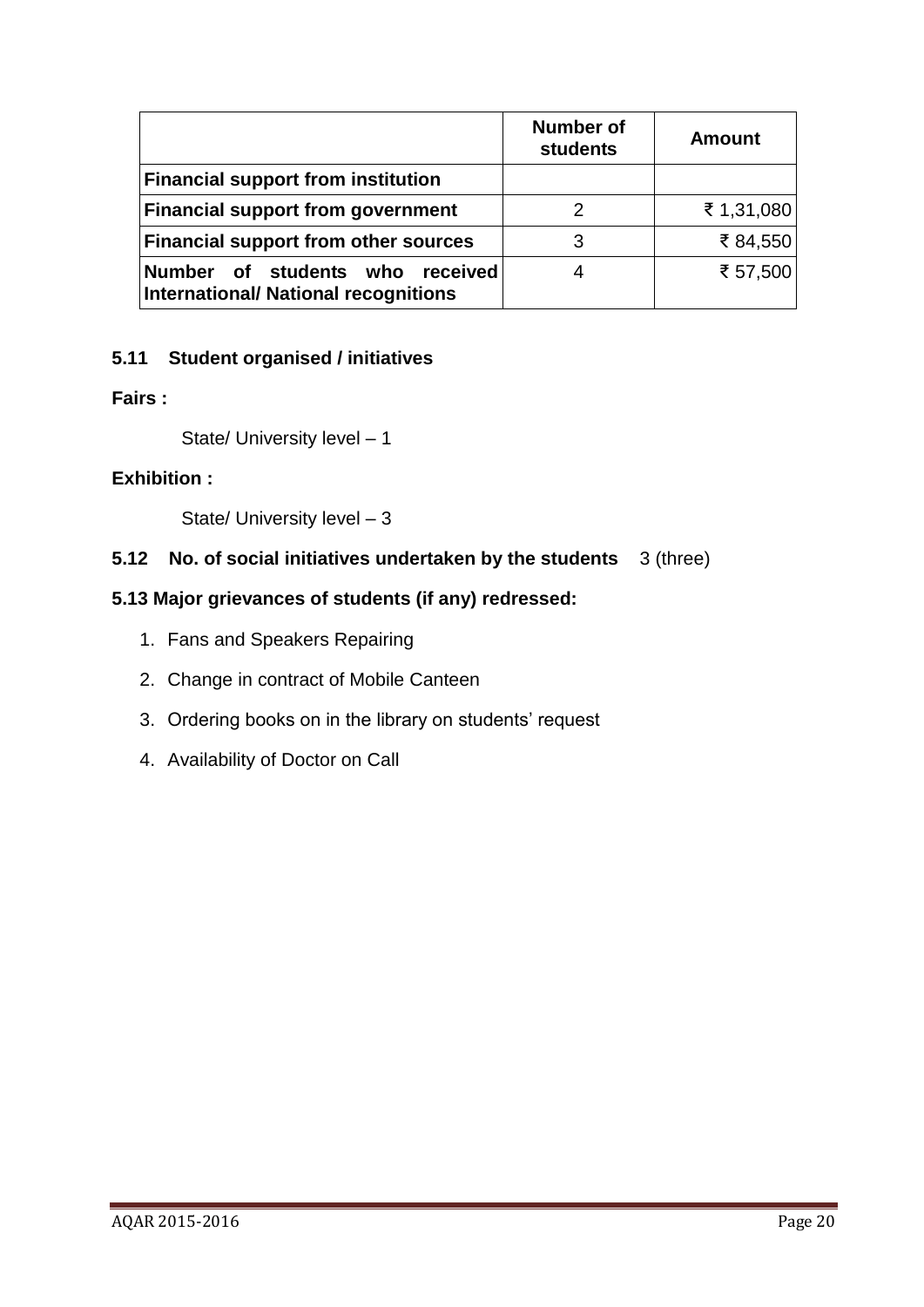## **Criterion – VI 6. Governance, Leadership and Management**

### **6.1 State the Vision and Mission of the institution**

**Vision:** To contribute to the societal enrichment through quality education, innovation and value augmentation.

**Mission:** To build up a competitive edge amongst the students by fostering a stimulating learning environment.

#### **6.2 Does the Institution has a Management Information System**

Yes, the college has MIS.

## **6.3 Quality improvement strategies adopted by the institution for each of the following:**

#### **6.3.1 Curriculum Development**

Initiated change in course structure of BBA ITM and actively involved in designing the structure and course curriculum for Semester I and Semester II of BBA ITM

#### **6.3.2 Teaching and Learning**

- Increased degree of use of Video recording by students and faculty members.
- Shift of User access of Impartus virtual campus from intranet to internet.

#### **6.3.3 Examination and Evaluation**

Assignments, Tutorials, Open-book Examination, Project Report, Presentation, Viva voce

#### **6.3.4 Research and Development**

- Organising Seminars
- Submission of minor research projects
- Publication of Bi-annual International Peer-reviewed Research Journal SEMCOM Management & Technology Review
- Publication of e-newsletter DRIVE containing research based articles

#### **6.3.5 Library, ICT and physical infrastructure / instrumentation**

ICT – E-resource, Tablet-bank, Physical infrastructure up gradation

#### **6.3.6 Human Resource Management**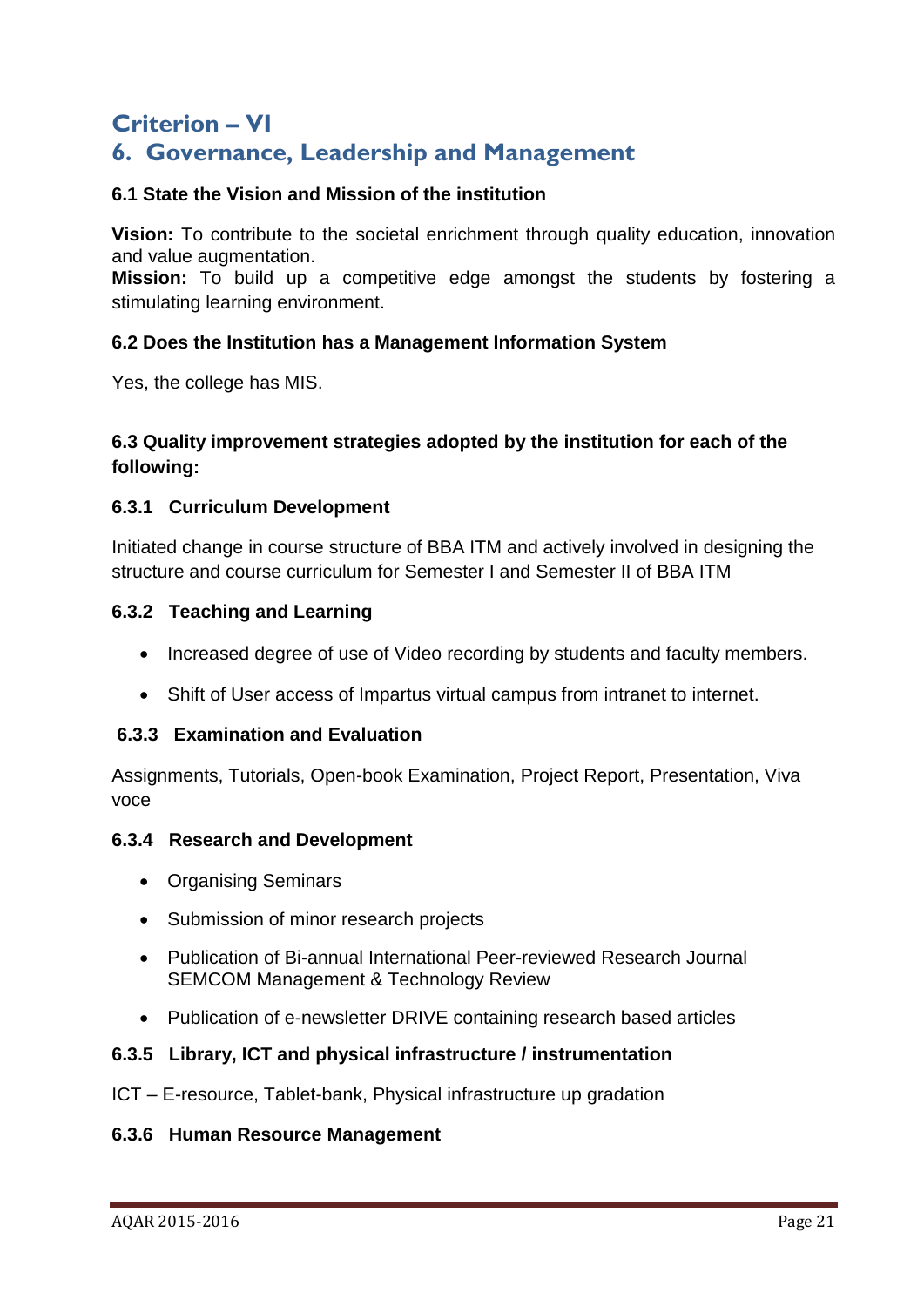Industrial exposure through national and international tour, FDP programmes, skills development, permission and duty leaves for orientation/refresher/seminars, Permission for higher, attending and presenting papers in various seminars, workshops, conferences, symposiums, etc., Faculty Research Contest, permission to deliver expert lectures and judge various events at various outside institutions

## **6.3.7 Faculty and Staff recruitment**

UGC Guidelines, Command over English Language, Demo session, ICT Skills

#### **6.3.8 Industry Interaction / Collaboration**

Increased interaction of students and faculty with industry, guest lectures of resources persons and alumni from industry,, summer training competition, Industry visits, Educational tours

#### **6.3.9 Admission of Students**

Single window facility, One to one counselling, ICT Enabled admission process

#### **6.4 Welfare schemes for**

| Teaching        |  |
|-----------------|--|
| Non-teaching    |  |
| <b>Students</b> |  |

#### **6.5 Total corpus fund generated**

₹ 48,37,690

## **6.6 Whether annual financial audit has been done**

Yes

#### **6.7 Whether Academic and Administrative Audit (AAA) has been done?**

| <b>Audit Type</b> | <b>External</b> |               | <b>Internal</b> |                  |
|-------------------|-----------------|---------------|-----------------|------------------|
|                   | Yes/No          | Agency        | Yes/No          | <b>Authority</b> |
| Academic          | <b>YES</b>      | <b>ISOQAR</b> | <b>YES</b>      | <b>IQAC</b>      |
| Administrative    | <b>YES</b>      | <b>ISOQAR</b> | YES             | Management       |

#### **6.8 Does the University/ Autonomous College declares results within 30 days?**

For UG Programmes: No

For PG Programmes: No

## **6.9 What efforts are made by the University/ Autonomous College for Examination Reforms?**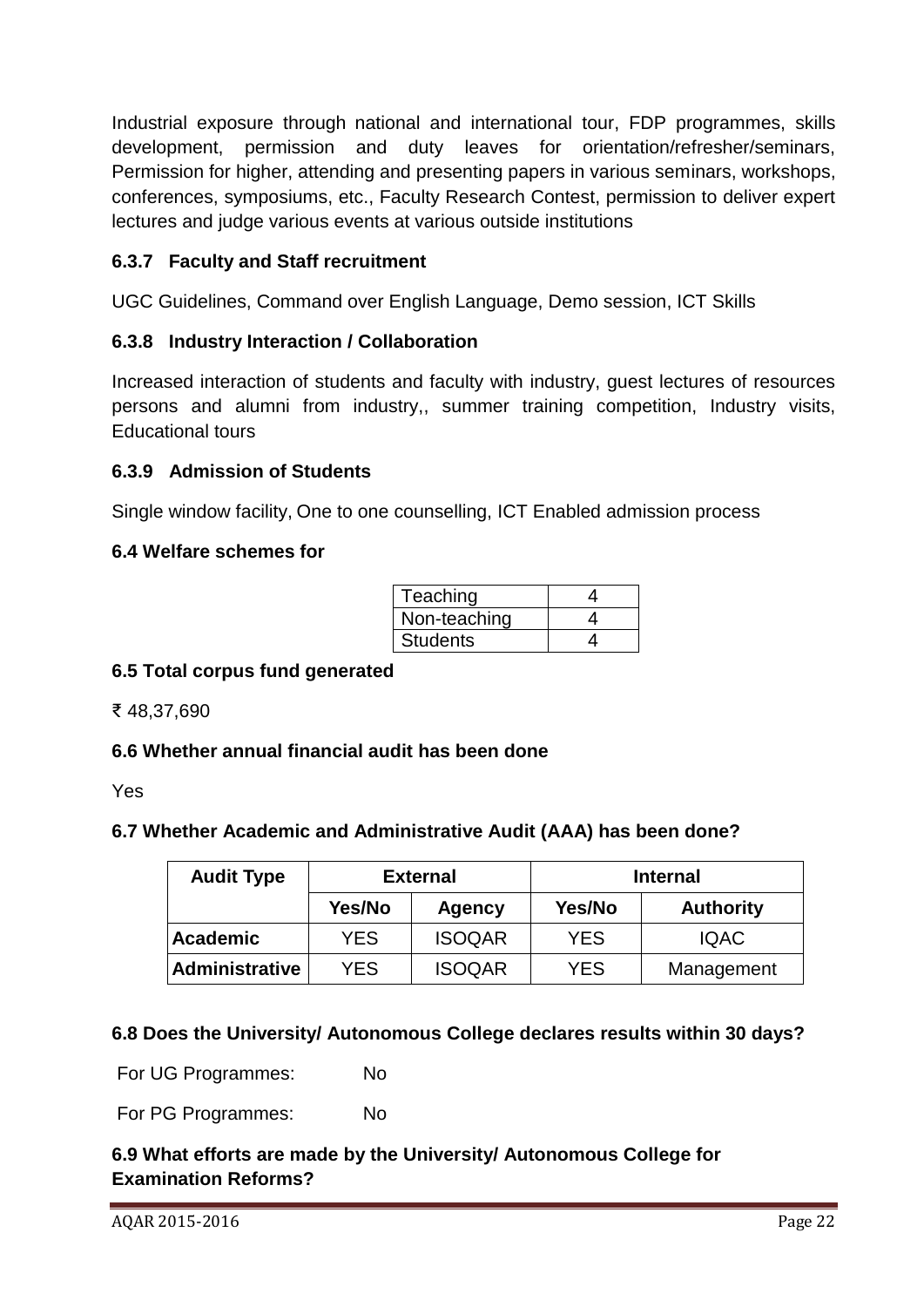Exam reform unit instituted by SP University. Inputs by faculty member of the college who are representing at various board of studies at S P University

## **6.10 What efforts are made by the University to promote autonomy in the affiliated/constituent colleges?**

University does not have any such permission

## **6.11 Activities and support from the Alumni Association**

Alumni meet every year, Co-curricular activity help, placement support, publicity support, Industry visit, Expert Talk, Scholarships

## **6.12 Activities and support from the Parent – Teacher Association**

Infrastructure support, placement support, permission for industrial visit, Book Worm club

## **6.13 Development programmes for support staff**

Permission and duty leave for attending workshop and training program, necessary guidance for performing their duties by the head of the institution and management

## **6.14 Initiatives taken by the institution to make the campus eco-friendly**

Using dustbins appropriately, saving electricity by turning off when not in use, using paper dishes by canteen, turning off taps of water when not in use, Poster-making using waste material, Decoration using recyclable material, Best-out-of-waste competition, Liter of Light-illuminating houses deprived of electricity in villages with the help of sunlight, Organizing Green Business and Technology fair, Continuous orientation of staff and students for judicious use of water and paper, use of eco-friendly incinerator in ladies room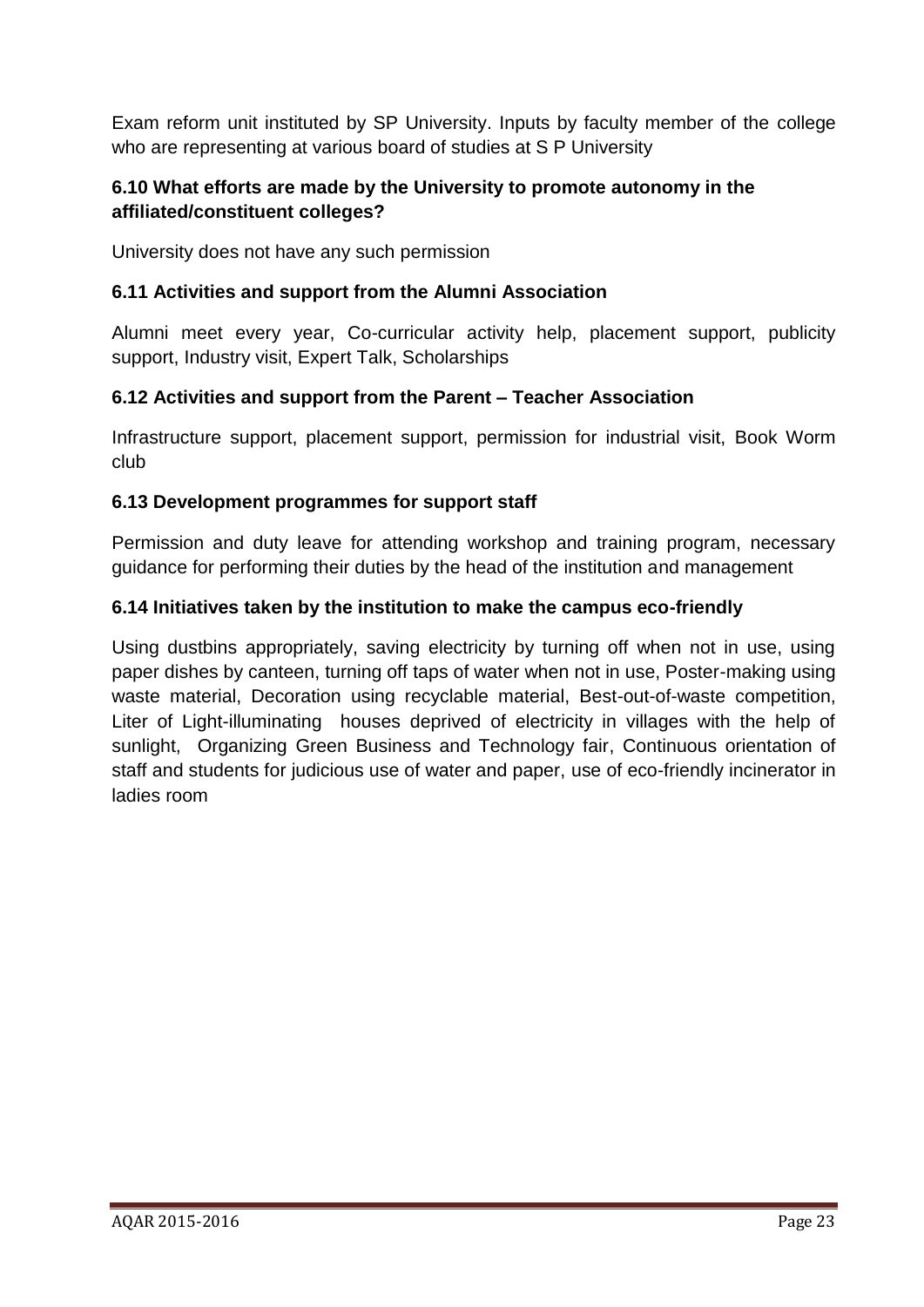# **Criterion – VII 7. Innovations and Best Practices**

## **7.1 Innovations introduced during this academic year which have created a positive impact on the functioning of the institution. Give details.**

- Creation of a Value Corner in Library for encouraging the students towards Spiritual and Motivational readings.
- Created Tablet Bank in Library for the students, whereby they can refer videos of such class room lectures which they have not attended.
- Yoga SWOT activity was initiated by the college, TWICE in a week for the students and faculty members, as a part of celebration of International Yoga Day event.
- College took initiative in introducing "Kites and Bites Festival", first of its kind, among all the colleges of S.P.University.
- "Rangmanch" event was organized for bringing out the theatrical talents of the students.

## **7.2 Provide the Action Taken Report (ATR) based on the plan of action decided upon at the beginning of the year**

All actions taken as per the academic planner decided at the beginning of the academic year in the IQAC meeting.

## **7.3 Give two Best Practices of the institution**

- 1) Placement
- 2) Experiential Learning

## *(Annexure - 3)*

## **7.4 Contribution to environmental awareness / protection**

- Tree plantation Dav
- Green Business and Technology Fair
- Use of recycled and used material like clothes, jute material, and flex material etc. for decoration purpose.
- Profile of students has been digitized in order to curtail the usage of stationary.
- Took initiative for replacing physical distribution of study material with digitized form of study material
- Introduced practice of using single side rough pages for printing for various inhouse communications.
- Environmental Audit 2015-2016 conducted by Environmental Management System (EMS) which is developed on the basis of guidelines on Environmental Audit developed by Institute of Chartered Accountancy of India (ICAI), Delhi for conducting Green Audit on Four major areas: 1) Energy, 2) Environment, 3) Housekeeping, and 4) Garden.
- Herbal corner created for awareness of various ayurvedic medicinal plants.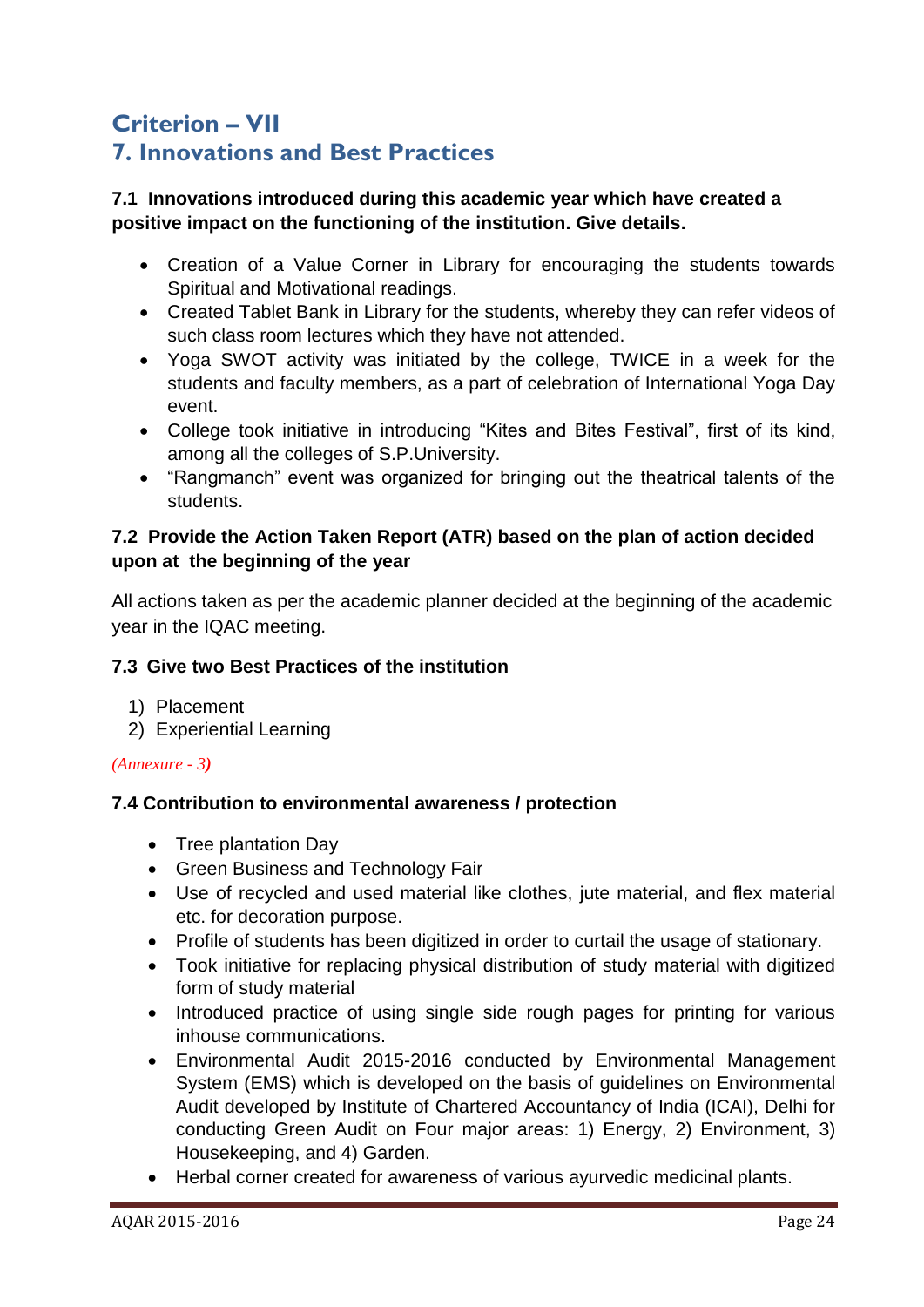• An incinerator has been kept in the girls common room, which can take care to dispose of the sanitary napkins.

## **7.5 Whether environmental audit was conducted?**

Yes

## **7.6 Any other relevant information the institution wishes to add. (for example SWOT Analysis)**

- 1) College was conferred with **Digital Champion Award 2016** by MTC Global Award for Excellence 2016.
- 2) College received "A" Grade from NAAC in the  $2<sup>nd</sup>$  Cycle.
- 3) More than 50% of faculty members are Ph.D. holders out of which 7 faculty members are Ph.D. guides.
- 4) THREE faculty members submitted their Ph.D. thesis, out of which TWO faculty members were successfully awarded Ph.D. Degree from S.P.University during this academic year.
- 5) One of our faculty member successfully completed his Minor research project and submitted the report to UGC.
- 6) Digitized form of study material.
- 7) One of our faculty member Dr. Kamini Shah, received Best Paper Award for her research paper at International conference on Women in Science & Technology.
- 8) Android based mobile app for Faculty members for attendance and referring lectures.
- 9) Android based mobile app for students for referring class lectures.

| <b>STRENGTH</b>                                                                                                                                                                    | <b>WEAKNESS</b>                                                                                                                                                                                                                                                                                                                                                                         |
|------------------------------------------------------------------------------------------------------------------------------------------------------------------------------------|-----------------------------------------------------------------------------------------------------------------------------------------------------------------------------------------------------------------------------------------------------------------------------------------------------------------------------------------------------------------------------------------|
| Institute has strong ICT based<br>teaching and learning mechanism.<br>Skill based Diploma Programs.<br>Social and Environmental friendly<br>practices.<br>Active Students' council | Inability to access the Government<br>$\bullet$<br>grants.<br>Long gestation time for introducing<br>new courses.<br>Despite good number of doctoral<br>$\bullet$<br>research guides in the area of<br>Commerce & Management, the<br>institute do not have separate<br>doctoral research center.<br>Inability to undertake<br>Major<br>Research Projects due<br>to<br>government norms. |
| <b>OPPORTUNITY</b>                                                                                                                                                                 | <b>THREATS</b>                                                                                                                                                                                                                                                                                                                                                                          |
| Corporate training and placement<br>Research and Consultancy.<br>Industry-academia Linkage.<br>$\bullet$                                                                           | Inability to increase fees to cover<br>adequately due to<br>rising<br>cost<br>competition and cost of living.<br>Frequent changes in academic<br>norms by the university.                                                                                                                                                                                                               |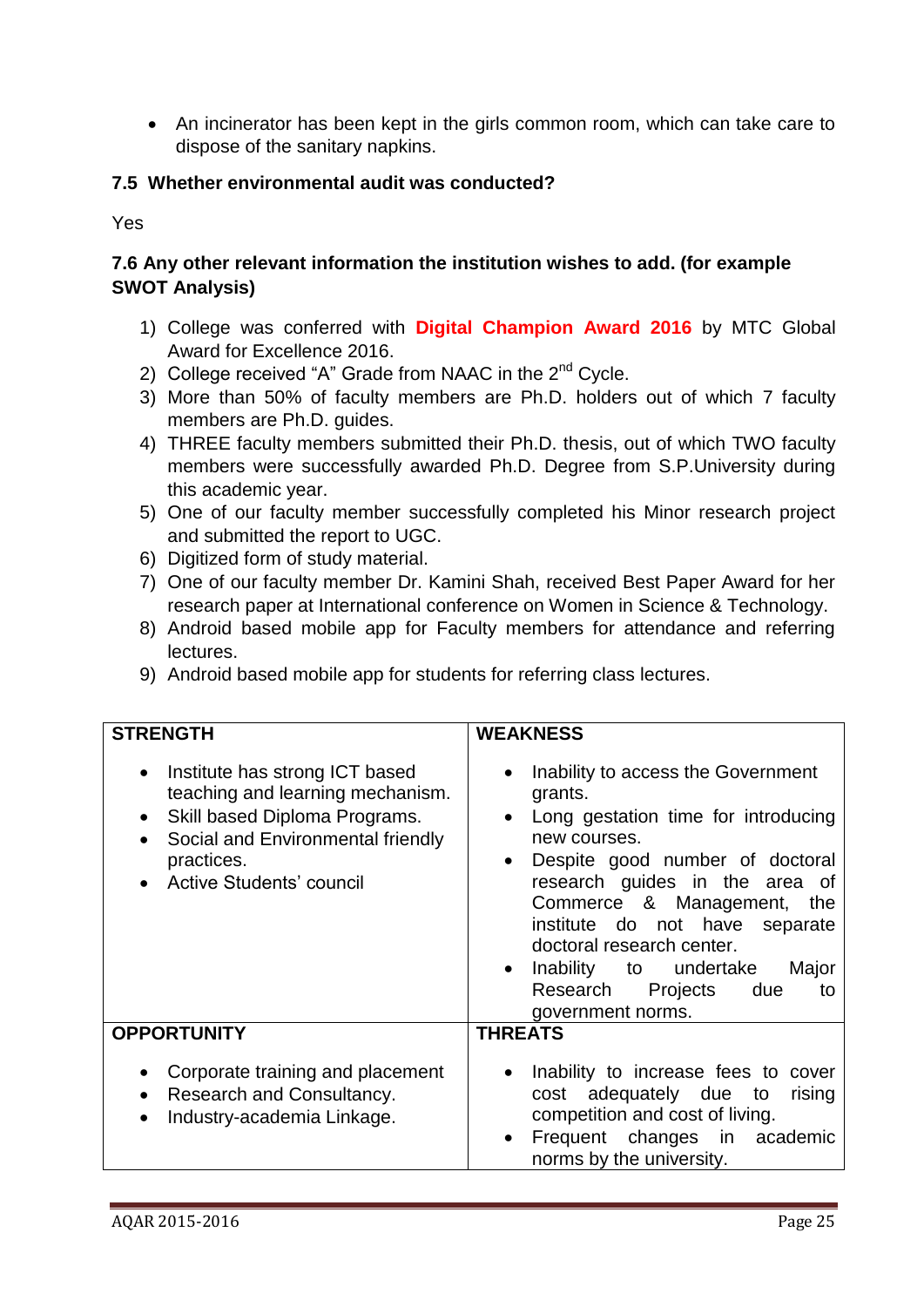# **8. Plans of institution for next year**

- 1. Implementing new syllabuses for BBA-ITM Sem-III & IV.
- 2. Master of E-Business syllabus revision to be undertaken.
- 3. Access Impartus Video lectures for editing and publishing from anywhere for faculty.
- 4. Use of mass messaging application using Teno for both Parents and Students.
- 5. Upgradation of computer hardware and software in all labs.
- 6. Encouraging teachers for consultancy assignment.
- 7. Exploring opportunity for funds from Alumni for scholarships.
- 8. Change in Nomenclature of Master of E-Business course as per UGC guidelines.
- 9. To apply for Startup Incubation Center to Governement of Gujarat.
- 10.To apply for NIRF as per UGC guidelines.
- 11.To get our research journal indexed and apply for Publication Impact Factor for the Journal.
- 12.Creation of Android based mobile app for college.

**Name** Dr.Kamini Shah Dr.Waheeda Thomas Dr.Nehal Daulatjada

**Name** Dr.Nikhil Zaveri

**Signature of the Coordinator, IQAC**

**Signature of the Chairperson, IQAC**